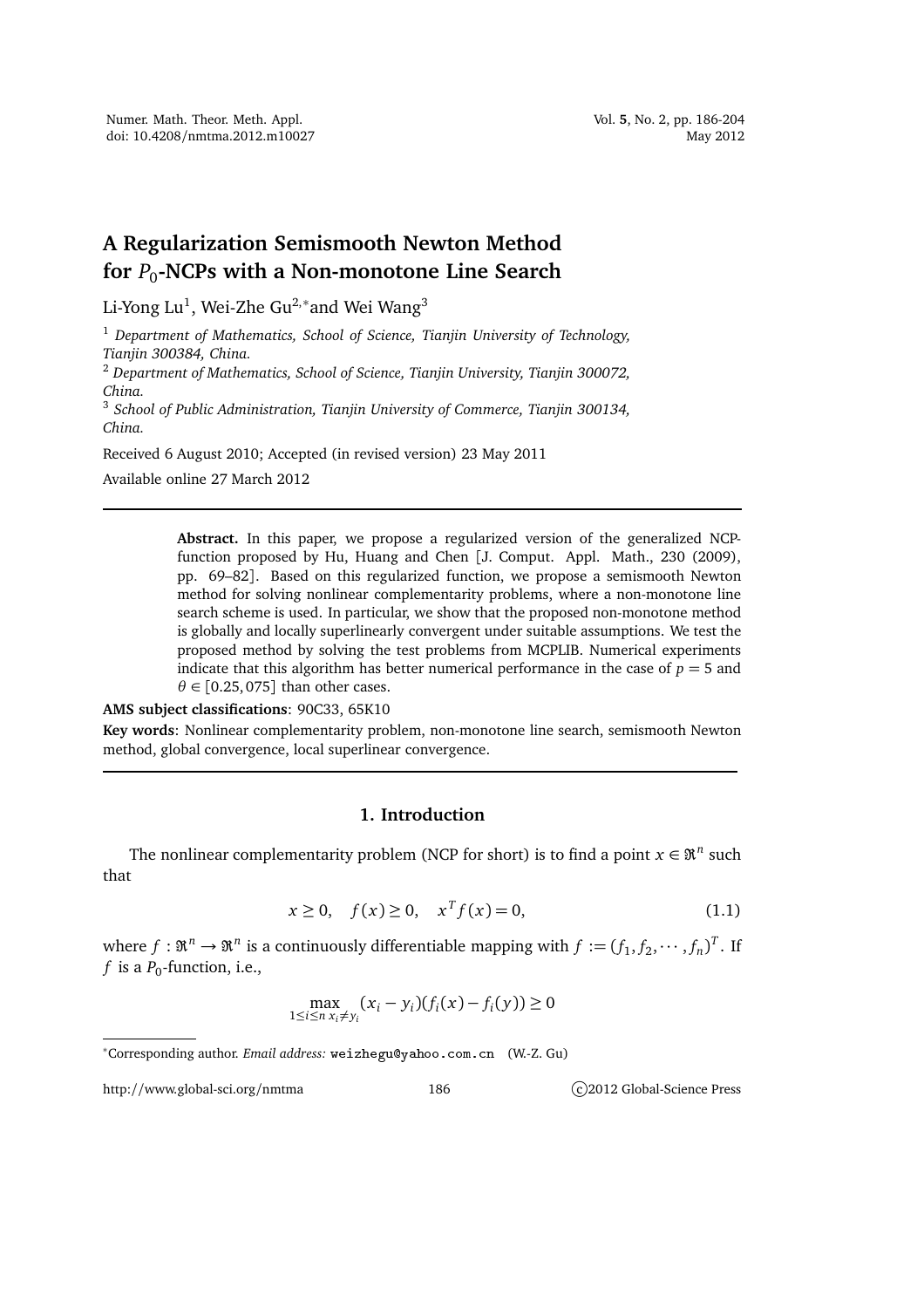holds for all  $x, y \in \mathfrak{R}^n$  and  $x \neq y$ , then we call (1.1) the *P*<sub>0</sub>-NCP. The NCP has various applications in operation research, economics, and engineering (see, for example, [1–4]). Various methods for solving the NCP have been proposed in the literature (see, for example, [5–18]). In all the mentioned methods, the so-called NCP-function, i.e.,  $\phi(a, b) = 0$  if and only if  $a \geq 0$ ,  $b \geq 0$ ,  $ab = 0$ , plays an important role.

Recently, a family of new NCP-functions was proposed in [19], which is defined by

$$
\omega_{\theta p}(a, b) := \sqrt[p]{\theta(|a|^p + |b|^p) + (1 - \theta)|a - b|^p} - a - b,\tag{1.2}
$$

where  $p \in (1, +\infty)$ ,  $\theta \in (0, 1]$ , and  $(a, b) \in \mathbb{R}^2$ . When  $\theta = 1$ , the function  $\omega_{\theta p}$  reduces to the function in [20, 21], and when  $θ = 1$  and  $p = 2$ , the function  $ω_{θp}$  reduces to the Fischer-Burmeister function [10]. It was showed in [19, Propositions 2.1 and 2.3] that the function  $\omega_{\theta p}(\cdot,\cdot)$  is an NCP function and a semismooth function in  $\mathfrak{R}^2$ . Moreover, it is known that  $\omega^2_{\theta p}(\cdot,\cdot)$  is continuously differentiable and strongly semismooth in  $\Re^2$  (see, e.g., [19, Proposition 2.5]).

In this paper, by using the symmetrically perturbed technique proposed in  $[22, 23]$ , we give a regularized version of the generalized NCP-function (1.2), which is defined by

$$
\phi_{\theta p}(\mu, a, b)
$$
\n
$$
= \sqrt[p]{\theta(|\mu a + b|^p + |a + \mu b|^p) + (1 - \theta)|\mu a + b - (a + \mu b)|^p} - ((\mu a + b) + (a + \mu b))
$$
\n
$$
= \sqrt[p]{\theta(|\mu a + b|^p + |a + \mu b|^p) + (1 - \theta)(1 - \mu)(a - b)|^p} - (1 + \mu)(a + b),
$$
\n(1.3)

where  $(\mu, a, b) \in \mathfrak{R}_+ \times \mathfrak{R} \times \mathfrak{R}$ ; and  $\theta \in [0, 1]$  and  $p \in (1, +\infty)$  are two given parameters. It is obvious that  $\phi_{\theta p}(0,\cdot,\cdot)$  is an NCP function. For all  $z:=(\mu,x)\in\mathfrak{R}_+\times\mathfrak{R}^n$ , we define

$$
H_{\theta p}(z) := \begin{pmatrix} \mu \\ \Phi_{\theta p}(z) \end{pmatrix} \qquad \Psi_{\theta p}(z) := ||H_{\theta p}(z)||^2 = \mu^2 + ||\Phi_{\theta p}(z)||^2, \tag{1.4}
$$

where

$$
\Phi_{\theta p}(z) := \begin{pmatrix} \phi_{\theta p}(\mu, x_1, f_1(x)) \\ \vdots \\ \phi_{\theta p}(\mu, x_n, f_n(x)) \end{pmatrix} .
$$
\n(1.5)

It is easy to see that  $z := (\mu, x)$  is a solution of  $H_{\theta p}(z) = 0$  if and only if  $\mu = 0$  and  $x$ solves the NCP (1.1). We will show that the function  $H_{\theta p}(z)$  defined in (1.4) is coercive with respect to *z*. Such a property can improve the global convergence of the semismooth Newton method (see [24, 25]; also see [26] for comparisons about the conditions of the global convergence). It should be noted that the function  $H_{\theta p}(z)$  defined in (1.4) is not coercive with respect to *z* if the function  $\phi_{\theta p}(\cdot,\cdot,\cdot)$  in the definition of  $H_{\theta p}(\cdot)$  is replaced by the function  $\omega_{\theta p}(\cdot,\cdot)$  given in (1.2).

Many numerical methods based on the NCP-function (or the smoothed NCP-function) have not only good convergence, but also good numerical results, such as the semismooth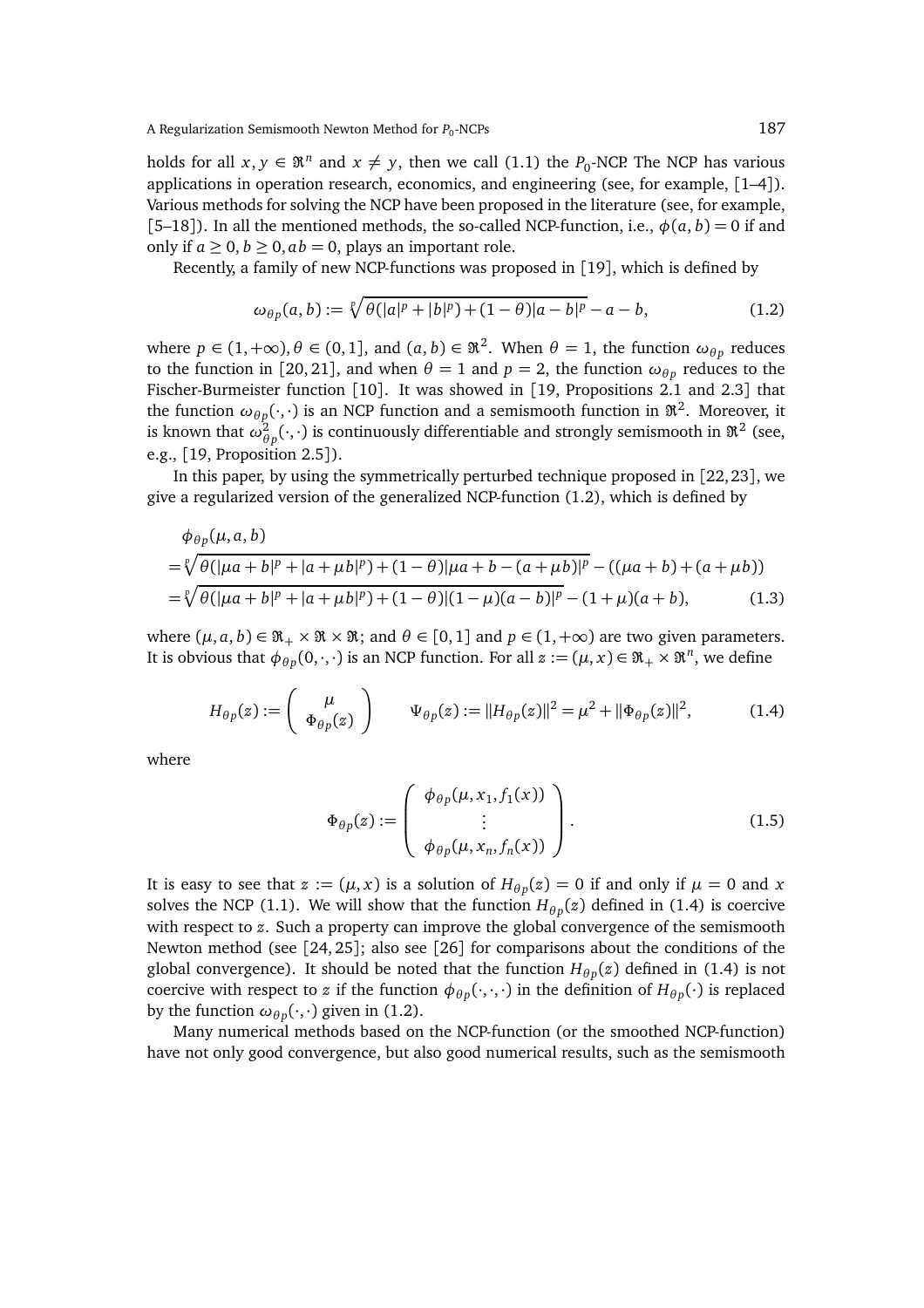Newton method and smoothing Newton algorithm. Generally, the theoretical analysis of these methods was given based the method with a monotone line search; while numerical experiments were done based on the method with a non-monotone line search in order to improve the numerical results (see, for example, [18, 23–25]). Recently, the theoretical analysis of non-monotone smoothing Newton algorithms were given in [14] for the NCP (1.1) and in [27] for system of equalities and inequalities.

In this paper, based on the new function  $\phi_{\theta p}(\cdot,\cdot,\cdot)$  defined by (1.3), we propose a semismooth Newton method with a non-monotone line search for solving  $H_{\theta p}(z) = 0$ . We show that the method is globally and locally superlinearly (quadratically) convergent under suitable assumptions. We test the proposed method through solving the test problems from MCPLIB [28]. Numerical experiments indicate that this method has better numerical performance in the case of  $p = 5$  and  $\theta \in [0.25, 0.075]$  than other cases. It should be noted that the case of  $p = 5$  and  $\theta \in [0.25, 075]$  is not contained in those known cases given in the literature (for example, [10, 20, 21]). In addition, in order to see that *how the regularized parameter µ would affect the numerical performance when θ and p are fixed*, we also do some numerical experiments by changing the value of  $\mu_0$ . The numerical results show that the proposed method has worse numerical performance in the case of  $\mu_0 = 0$  than the other cases, which demonstrates that the regularized technique used in this paper is useful for the numerical computation of the method.

The rest of this paper is organized as follows. In Section 2, we discuss some properties of the new function. In Section 3, we give a non-monotone semismooth Newton method for the NCP. The global and local superlinear (quadratic) convergence of the method are discussed in Section 4. Numerical results are reported in Section 5. The conclusions are given in Section 6.

Throughout this paper,  $\mathcal{K} := \{1, 2, \dots\}$  and  $\mathcal{I} = \{1, 2, \dots, n\}$ ; |J| denotes the cardinality of an index set *J*;  $\mathfrak{R}^n$  denotes the space of *n*-dimensional real column vectors and  $\mathfrak{R}^n_+$ (respectively,  $\mathfrak{R}_{++}^n$ ) denotes the non-negative (respectively, positive) orthant in  $\mathfrak{R}^n$ ; the superscript <sup>*T*</sup> denotes transpose; and the sign( $\cdot$ ) denotes sign function. We use vec{ $u_i : i \in \mathcal{I}$ } to denote the vector *u*, and use diag $\{u_i : i \in \mathscr{I}\}$  to denote the diagonal matrix whose *i*-th diagonal element is  $u_i$ . For any two vectors  $x \in \mathfrak{R}^l$  and  $s \in \mathfrak{R}^r$ , where *l* and *r* are any two positive integers, we write  $(x^T, s^T)^T$  as  $(x, s)$  for simplicity. If  $\{\alpha_k\}$  and  $\{\beta_k\}$  are two se- $\alpha_k$  (*a*)  $\alpha_k$  and  $\alpha_k$ ,  $\beta_k$  > 0 for all  $k \in \mathcal{K}$ ,  $\alpha_k = O(\beta_k)$  means  $\limsup_{k \to +\infty} \alpha_k / \beta_k$  <  $+\infty$ ; and  $\alpha_k = o(\beta_k)$  means  $\limsup_{k \to +\infty} \alpha_k / \beta_k = 0$ . For a matrix  $A \in \mathbb{R}^{m \times n}$ , and two index sets  $\alpha \subseteq \{1,\cdots,m\}$  and  $\beta \subseteq \{1,\cdots,m\}$ ,  $A_{\alpha\beta}$  denotes a submatrix of *A* with  $A_{\alpha\beta} \in \mathfrak{R}^{|a|\times|\beta|}$  . For any  $(\mu, x) \in \mathfrak{R} \times \mathfrak{R}^n$ , we always use the following notation unless stated otherwise:

$$
z := (\mu, x), \quad z^k := (\mu_k, x^k), \ \forall \ k \in \mathcal{K}, \quad z_i^k := (\mu_k, x_i^k), \ \forall \ k \in \mathcal{K}, i \in \mathcal{I}.
$$

For any fixed  $\theta \in [0, 1]$  and  $p \in (1, +\infty)$ , and any  $(\mu, a, b) \in \mathbb{R}_+ \times \mathbb{R} \times \mathbb{R}$ , we denote

$$
h_{\theta p}(\mu, a, b) := \sqrt[p]{\theta(|\mu a + b|^p + |a + \mu b|^p) + (1 - \theta)(1 - \mu)(a - b)^p},
$$
  
\n
$$
h(\mu, a, b) := \theta \left[ a|\mu a + b|^{p-1} \text{sign}(\mu a + b) + b|a + \mu b|^{p-1} \text{sign}(a + \mu b) \right]
$$
  
\n
$$
- (1 - \theta)(a - b)(1 - \mu)(a - b)|^{p-1} \text{sign}((1 - \mu)(a - b)).
$$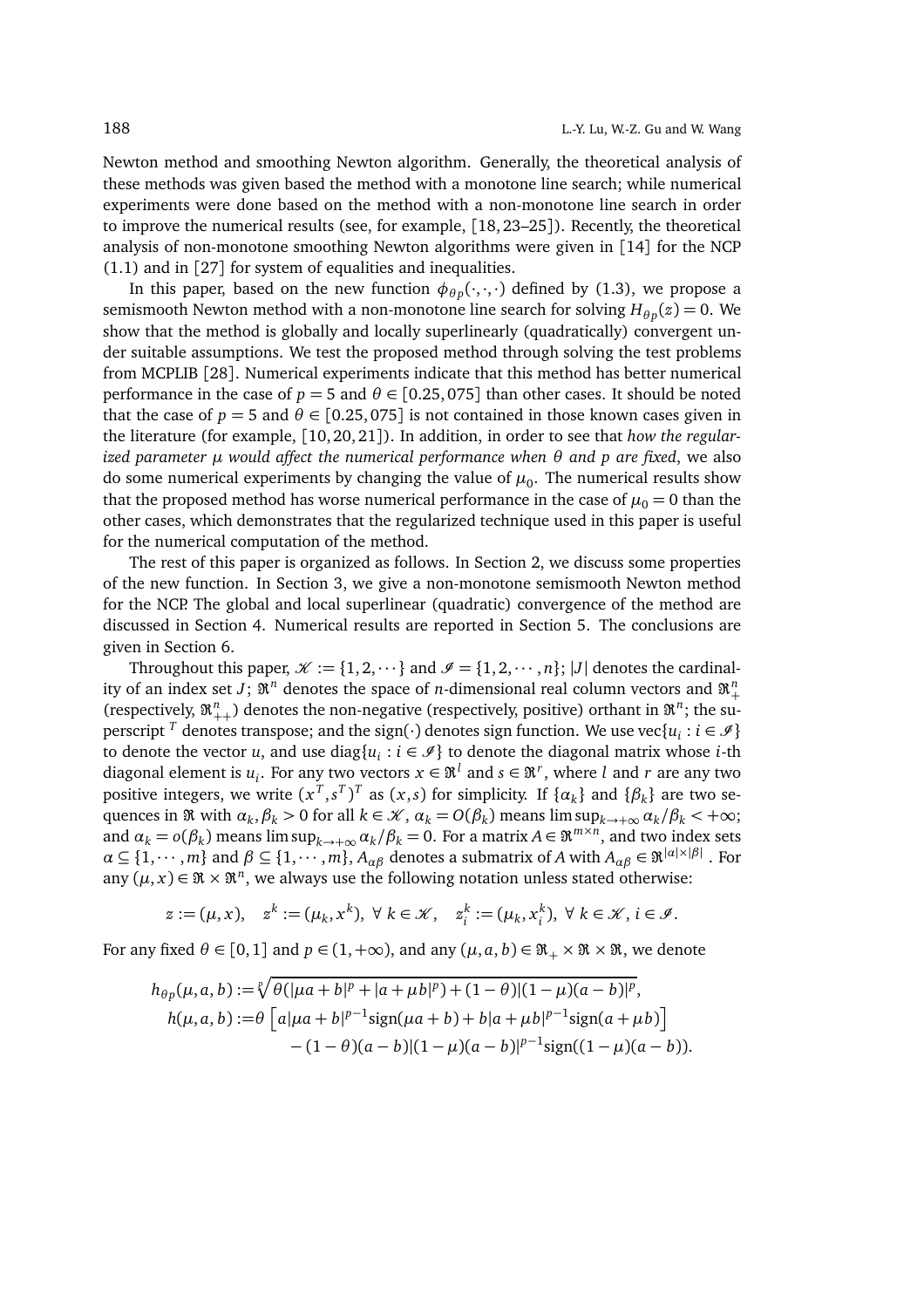A Regularization Semismooth Newton Method for  $P_0$ -NCPs -NCPs 189

## **2. Preliminaries**

In this section, we give some basic concepts and preliminary results which will be used in our analysis.

A matrix  $M \in \mathfrak{R}^{n \times n}$  is called a  $P_0$ -matrix if, for every  $x \in \mathfrak{R}^n$  with  $x \neq 0$ , there is an index  $i_0 = i_0(x)$  with  $x_{i_0} \neq 0$  and  $x_{i_0}[Mx]_{i_0} \geq 0$ ; and a *P*-matrix if, for every  $x \in \mathbb{R}^n$  with  $x \neq 0$ , it holds that max<sub>*i*</sub>  $x_i$ [*M x*]*<sub>i</sub>* > 0.

The concept of semismoothness plays an important role in the analysis on local fast convergence of some Newton-type methods. Such a concept was originally introduced by Mifflin [29] for functionals and was extended to vector valued functions in [30] by Qi and Sun. A function  $f: \mathfrak{R}^n \to \mathfrak{R}^n$  is said to be semismooth (or strongly semismooth) at  $x \in \mathfrak{R}^n$ if it is directionally differentiable at *x* and *V d* − *f*'(*x*; *d*) = *o*(||*d*||) (or= *O*(||*d*||<sup>2</sup>)) holds for any *d* → 0 and *V* ∈  $\partial f(x + d)$ , where  $\partial f(x)$  denotes the Clarke's generalized Jacobian of *f* at *x* [31].

By the definition of  $\phi_{\theta p}$ , similar to the proof of [19, Proposition 2.3], we can obtain the following lemma.

**Lemma 2.1.** *Let*  $(\mu, a, b) \in \Re^3$  and  $\phi_{\theta p}$  be defined by (1.3). Then the function  $\phi_{\theta}^2$ *θ p* (·,·,·) *is*  $f$  continuously differentiable in  $\mathfrak{R}^3$ ; and the function  $\phi_{\theta p}(\cdot,\cdot,\cdot)$  is strongly semismooth in  $\mathfrak{R}^3$ .

Next, we give the expression of the generalized Jacobian of the function  $H_{\theta p}.$ 

**Proposition 2.1.** *Suppose that f is a continuously differentiable P<sub>0</sub>-function. Given θ* ∈ [0,1],  $p$  ∈ (1,+∞), let  $\partial H_{\theta p}(z)$  denote the Jacobian matrix of  $H_{\theta p}$  defined by (1.4), then *for any*  $z = (\mu, x) \in \Reals_+ \times \Re^n$ , we have

$$
(\partial H_{\theta p}(z))^T \subseteq \left[\begin{array}{cc} 1 & v_{\theta p}(z)^T \\ 0 & E_{\theta p}(z) \end{array}\right],
$$

*where*

$$
\nu_{\theta p}(z) := \text{vec}\left\{\frac{h(\mu, x_i, f_i(x))}{h_{\theta p}(\mu, x_i, f_i(x))^{p-1}} - (x_i + f_i(x)) : i \in \mathcal{I}\right\},\tag{2.1a}
$$
\n
$$
E_{\theta p}(z) := \theta \mu A(z) + \theta B(z) + (1 - \theta)(1 - \mu)C(z) - (1 + \mu)I + \nabla f(x)[\theta A(z) + \theta \mu B(z) - (1 - \theta)(1 - \mu)C(z) - (1 + \mu)I],\tag{2.1b}
$$

*where I denotes the n*  $\times$  *n identity matrix and A*(*z*), *B*(*z*), *C*(*z*) *are possibly multi-valued n*  $\times$  *n diagonal matrices with the i-th diagonal elements given by*

$$
A_{ii}(z) := \frac{|\mu x_i + f_i(x)|^{p-1} sign(\mu x_i + f_i(x))}{h_{\theta p}(\mu, x_i, f_i(x))^{p-1}},
$$
\n(2.2a)

$$
B_{ii}(z) := \frac{|x_i + \mu f_i(x)|^{p-1} sign(x_i + \mu f_i(x))}{h_{\theta p}(\mu, x_i, f_i(x))^{p-1}},
$$
\n(2.2b)

$$
C_{ii}(z) := \frac{|(1-\mu)(x_i - f_i(x))|^{p-1} sign((1-\mu)(x_i - f_i(x)))}{h_{\theta p}(\mu, x_i, f_i(x))^{p-1}}
$$
(2.2c)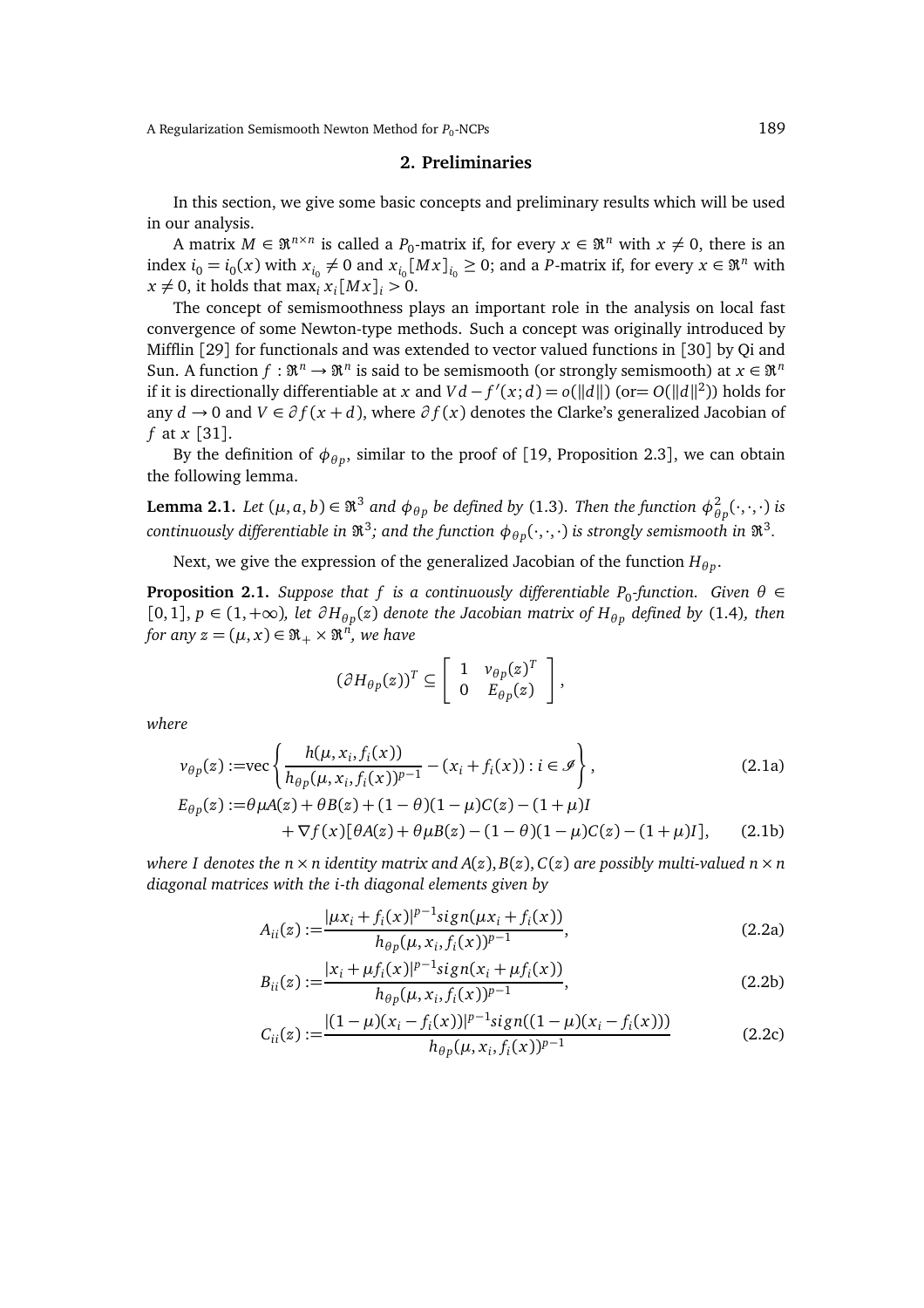$if(x_i, f_i(x)) \neq (0, 0)$ *;* and by

$$
A_{ii}(z) := \zeta_i, \quad B_{ii}(z) := \eta_i, \quad C_{ii}(z) := \zeta_i
$$
\n(2.3)

*for any*  $(\zeta_i, \eta_i, \xi_i)$  such that  $|\zeta_i| \leq 1$ ,  $|\eta_i| \leq 1$ ,  $|\xi_i| \leq 1$ , and

$$
\theta(|\zeta_i|^{p/(p-1)} + |\eta_i|^{p/(p-1)}) + (1-\theta)|\xi_i|^{p/(p-1)} \le 1
$$
\n(2.4)

*if*  $(x_i, f_i(x)) = (0, 0)$ *.* 

**Proof.** For any  $z := (\mu, x) \in \mathfrak{R}_+ \times \mathfrak{R}^n$ , it follows from [31, Proposition 2.6.2(e)] that

$$
\partial H_{\theta p}(z)^T \subseteq \partial H_{\theta p,1}(z) \times \partial H_{\theta p,2}(z) \times \cdots \times \partial H_{\theta p,n+1}(z),\tag{2.5}
$$

where the right-hand side denotes a set of matrices whose *j*-th column belongs to  $\partial H_{\theta p,j}(z)$ , and  $H_{\theta p,j}(z)$  is the *j*-th component function. Firstly, from a direct computation, we obtain that  $∂H_{θp,1}(z) = (1,0,0,\cdots,0)^T ∈ \Re^{1+n}$ . Secondly, for  $j ∈ {2,3,\cdots,n+1}$ , let *i* = *j* − 1, if  $(x_i, f_i(x)) \neq (0, 0)$ , by a direct computation, we obtain that the first component of  $∂H_{θp,i}(z)$  is

$$
\frac{h_1(\mu, x_i, f_i(x))}{h_{\theta p}(\mu, x_i, f_i(x))^{p-1}} - (x_i + f_i(x));
$$

and the last *n* components of  $\partial H_{\theta p,i}(z)$  are

$$
\begin{aligned}\n&\left[\theta|\mu x_i + f_i(x)|^{p-1}sign(\mu x_i + f_i(x))(\mu e_i + \nabla f_i(x))\right. \\
&\left. + \theta|x_i + \mu f_i(x)|^{p-1}sign(x_i + \mu f_i(x)) (e_i + \mu \nabla f_i(x)) \\
&+ (1 - \theta)(1 - \mu)(1 - \mu)(x_i - f_i(x))|^{p-1}sign((1 - \mu)(x_i - f_i(x)))(e_i - \nabla f_i(x))\right] \\
&\times h_{\theta p}(\mu, x_i, f_i(x))^{1-p} - (1 + \mu)(e_i + \nabla f_i(x)) \\
&= \left[h_{\theta p}(\mu, x_i, f_i(x))^{1-p}\{\theta\mu|\mu x_i + f_i(x)|^{p-1}sign(\mu x_i + f_i(x))\right. \\
&\left. + \theta|x_i + \mu f_i(x)|^{p-1}sign(x_i + \mu f_i(x))\right. \\
&\left. + (1 - \theta)(1 - \mu)(1 - \mu)(x_i - f_i(x))|^{p-1}sign((1 - \mu)(x_i - f_i(x)))\right\} - (1 + \mu)\right]e_i \\
&+ \left[h_{\theta p}(\mu, x_i, f_i(x))^{1-p}\{\theta|\mu x_i + f_i(x)|^{p-1}sign(\mu x_i + f_i(x))\right. \\
&\left. + \theta\mu|x_i + \mu f_i(x)|^{p-1}sign(x_i + \mu f_i(x))\right. \\
&\left. - (1 - \theta)(1 - \mu)(1 - \mu)(x_i - f_i(x))|^{p-1}sign((1 - \mu)(x_i - f_i(x)))\right\} - (1 + \mu)\right]\nabla f_i(x),\n\end{aligned}
$$

where  $e_i \in \mathbb{R}^n$  denotes the vector of the *i*-th component is 1 and the other components are zeros. Hence (2.1) holds, where

$$
A(z) = diag\{A_{ii}(z)\}, \quad B(z) = diag\{B_{ii}(z)\}, \quad C(z) = diag\{C_{ii}(z)\}
$$

with every  $A_{ii}(z)$ ,  $B_{ii}(z)$ ,  $C_{ii}(z)$  being given by (2.2). In addition, if  $(x_i, f_i(x)) = (0, 0)$ , then it is easy to obtain that (2.1) holds, where

$$
A(z) = diag\{A_{ii}(z)\}, \quad B(z) = diag\{B_{ii}(z)\}, \quad C(z) = diag\{C_{ii}(z)\}
$$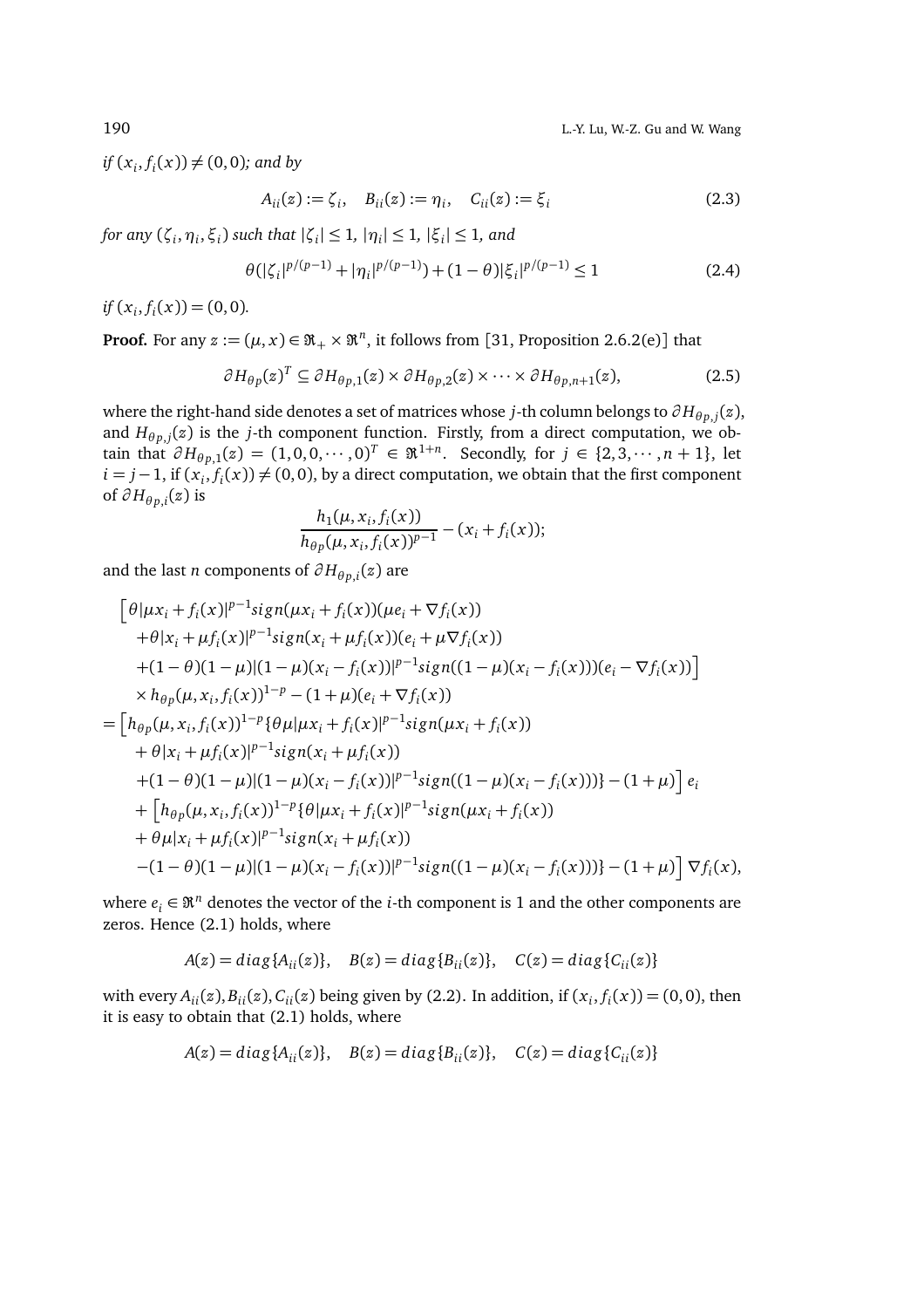A Regularization Semismooth Newton Method for  $P_0$ -NCPs  $191$ 

with every  $A_{ii}(z), B_{ii}(z), C_{ii}(z)$  being given by (2.3) for any  $(\zeta_i, \eta_i, \zeta_i)$  satisfying  $|\zeta_i| \leq 1$ ,  $|\eta_i| \leq 1, |\xi_i| \leq 1$ , and

$$
\theta(|\zeta_i|^{p/(p-1)} + |\eta_i|^{p/(p-1)}) + (1-\theta)|\xi_i|^{p/(p-1)} \le 1.
$$

The proof is complete.

**Proposition 2.2.** *Suppose that f is a continuously differentiable P<sub>0</sub>-function. Given*  $\theta \in$ [0, 1] and *p* ∈ (1, +∞). Let  $E_{\theta p}(z)$  be defined by (2.1) where  $z = (μ, x)$ , then for any  $μ > 0$ , −*E<sup>θ</sup> <sup>p</sup>* (*z*) *is a P-matrix.*

**Proof.** Since *f* is a continuously differentiable  $P_0$ -function, it follows that  $\nabla f(x)$  is a  $P_0$ matrix, i.e., for any  $x \in \mathbb{R}^n \setminus \{0\}$ , there exists an  $i_0 \in \{i : x_i \neq 0\}$  such that

$$
x_{i_0}(\nabla f(x)^T x)_{i_0} \ge 0.
$$

In the following, we show that for the same index  $i_0$ , the inequality

$$
x_{i_0}(-E_{\theta p}(z)^T x)_{i_0} > 0
$$

holds for any  $\mu > 0$ . From the definition of  $E_{\theta p}(z)$ , we obtain that

$$
x_{i_0}(E_{\theta p}(z)^T x)_{i_0}
$$
  
=  $(\theta \mu A_{i_0 i_0} + \theta B_{i_0 i_0} + (1 - \theta)(1 - \mu)C_{i_0 i_0} - (1 + \mu))x_{i_0}^2$   
+  $[\theta A_{i_0 i_0} + \theta \mu B_{i_0 i_0} - (1 - \theta)(1 - \mu)C_{i_0 i_0} - (1 + \mu)]x_{i_0}(\nabla f(x)^T x)_{i_0},$  (2.6)

where

$$
A_{i_0i_0} := A_{i_0i_0}(z) = \frac{|a|^{p-1}\text{sign}(a)}{d^{p-1}}, \ B_{i_0i_0} := B_{i_0i_0}(z) = \frac{|b|^{p-1}\text{sign}(b)}{d^{p-1}},
$$
  
\n
$$
C_{i_0i_0} := C_{i_0i_0}(z) = \frac{|c|^{p-1}\text{sign}(c)}{d^{p-1}}, \ a = \mu x_{i_0} + f_{i_0}(x), \ b = x_{i_0} + \mu f_{i_0}(x),
$$
  
\n
$$
c = (1 - \mu)(x_{i_0} - f_{i_0}(x)), \ d = h_{\theta p}(\mu, x_{i_0}, f_{i_0}(x)) = [\theta|a|^p + \theta|b|^p + (1 - \theta)|c|^p]^{\frac{1}{p}}.
$$

It follows that

$$
|\theta\mu A_{i_0i_0} + \theta B_{i_0i_0} + (1-\theta)(1-\mu)C_{i_0i_0}|
$$
  
\n
$$
\leq \theta\mu|a|^{p-1} + \theta|b|^{p-1} + (1-\theta)|1-\mu||c|^{p-1} \times d^{1-p}
$$
  
\n
$$
= \mu\theta^{\frac{1}{p}}(\theta^{\frac{p-1}{p}}|a|^{p-1}) + \theta^{\frac{1}{p}}(\theta^{\frac{p-1}{p}}|b|^{p-1}) + |1-\mu|(1-\theta)^{\frac{1}{p}}((1-\theta)^{\frac{p-1}{p}}|c|^{p-1}) \times d^{1-p}
$$
  
\n
$$
\leq \left[ (\mu\theta^{\frac{1}{p}})^p + (\theta^{\frac{1}{p}})^p + (|1-\mu|(1-\theta)^{\frac{1}{p}})^p \right]^{\frac{1}{p}} \left[ (\theta^{\frac{p-1}{p}}|a|^{p-1})^{\frac{p}{p-1}} + (\theta^{\frac{p-1}{p}}|b|^{p-1})^{\frac{p}{p-1}} \right]
$$
  
\n
$$
+ ((1-\theta)^{\frac{p-1}{p}}|c|^{p-1})^{\frac{p-1}{p-1}} \right]^{\frac{p-1}{p}} \times d^{1-p}
$$
  
\n
$$
= \left[ \mu^p\theta + \theta + |1-\mu|^p(1-\theta) \right]^{\frac{1}{p}} \times \left[ \theta|a|^p + \theta|b|^p + (1-\theta)|c|^p \right]^{\frac{p-1}{p}} \times \left[ \theta|a|^p + \theta|b|^p + (1-\theta)|c|^p \right]^{\frac{1-p}{p}}
$$
  
\n
$$
= \left[ \mu^p\theta + \theta + |1-\mu|^p(1-\theta) \right]^{\frac{1}{p}}.
$$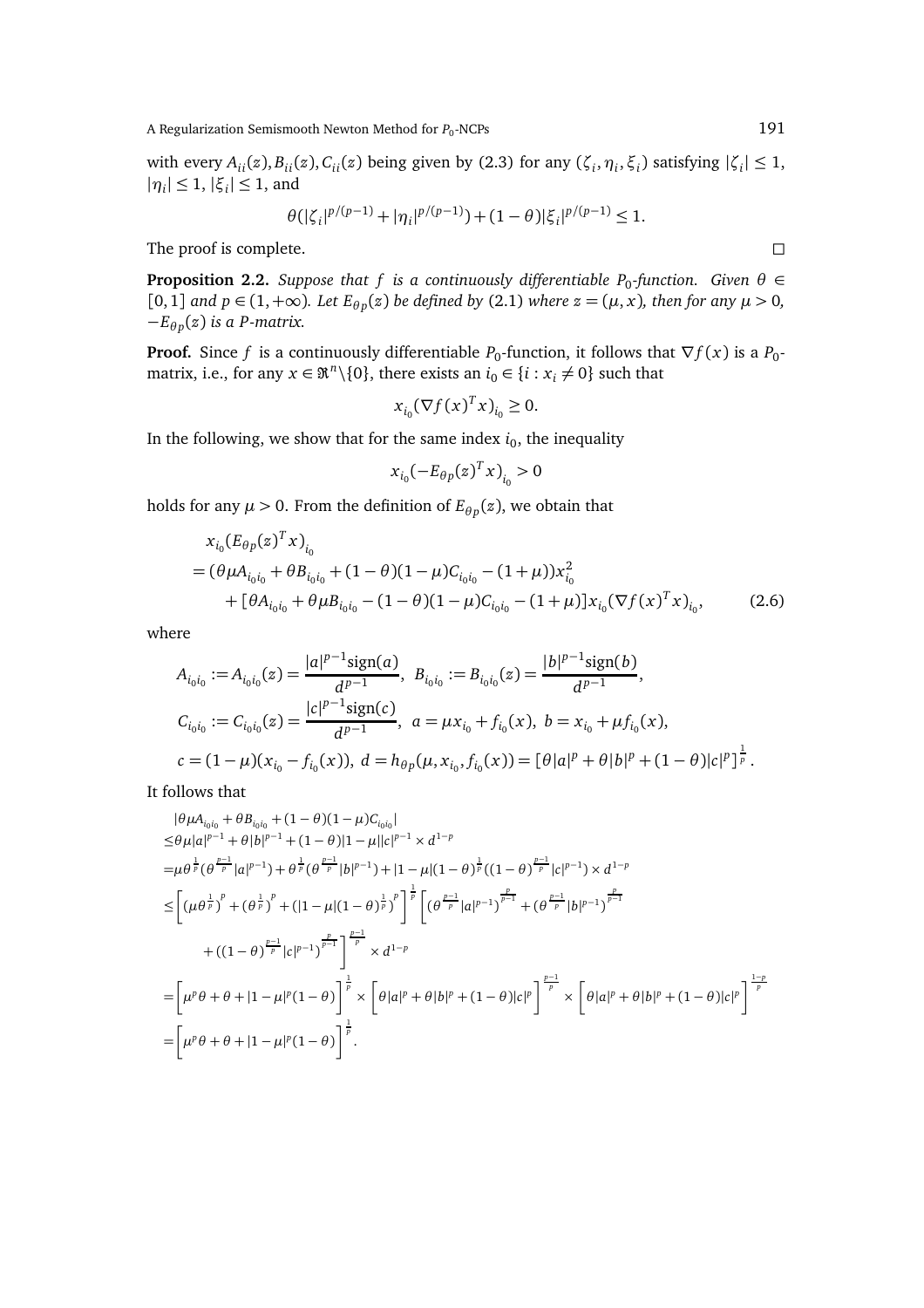where the first inequality follows from the triangle inequality; and the second inequality follows from the well-known Hölder inequality. For  $\mu > 0$ , it is easy to show that

$$
g(\theta):=\left[\mu^p\theta+\theta+|1-\mu|^p(1-\theta)\right]^{\frac{1}{p}}
$$

is a monotonically increasing function. Then for any  $\theta \in [0,1]$ ,

$$
g(\theta) \le g(1) = (1 + \mu^p)^{\frac{1}{p}} < 1 + \mu.
$$

Thus,

$$
\theta \mu A_{i_0 i_0} + \theta B_{i_0 i_0} + (1 - \theta)(1 - \mu) C_{i_0 i_0} - (1 + \mu) < 0.
$$

Similarly,

$$
\theta A_{i_0 i_0} + \theta \mu B_{i_0 i_0} - (1 - \theta)(1 - \mu) C_{i_0 i_0} - (1 + \mu) < 0.
$$

These, together with the fact that  $x_{i_0} (\nabla f(x)^T x)_{i_0} \ge 0$ , imply that  $x_{i_0} (E_{\theta p}(z)^T x)_{i_0} < 0$  for any  $\mu > 0$ . Therefore, for any  $\mu > 0$ ,  $-E_{\theta p}(z)$  is a P-matrix.

From Propositions 2.1 and 2.2, the following result can be easily obtained.

**Corollary 2.1.** *Suppose that f is a continuously differentiable P*<sub>0</sub>-function. *Given*  $\theta \in [0,1]$ *and*  $p \in (1, +\infty)$ *. Then, for any*  $z = (\mu, x) \in \Re \times \Re^n$  *with*  $\mu > 0$ *, all*  $V \in \partial H_{\theta p}(z)$  *are nonsingular.*

If  $\mu = 0$ , then the result obtained above does not hold in general. In the following, we give a condition for which all generalized Jacobians of  $H_{\theta p}$  at a solution of the NCP are nonsingular.

Let  $z^* = (\mu_*, x^*) \in \mathfrak{R}_+ \times \mathfrak{R}^n$  be a solution of  $H_{\theta p}(z^*) = 0$ . Then,  $\mu_* = 0$  and  $x^*$  is a solution of  $(1.1)$ . Associated to the solution  $x^*$ , we define three index sets:

$$
\bar{\alpha} := \{i | x_i^* > 0\}, \ \bar{\beta} := \{i | x_i^* = f_i(x^*) = 0\}, \ \bar{\gamma} := \{i | f_i(x^*) > 0\}.
$$

We say that the solution  $x^*$  is R-regular if  $\nabla f_{\tilde{\alpha} \tilde{\alpha}}(x^*)$  is nonsingular and the Schur-complement of  $\nabla f_{\bar{\alpha}\bar{\alpha}}(x^*)$  in

$$
M = \begin{pmatrix} \nabla f_{\tilde{\alpha}\tilde{\alpha}}(x^*) & \nabla f_{\tilde{\alpha}\tilde{\beta}}(x^*) \\ \nabla f_{\tilde{\beta}\tilde{\alpha}}(x^*) & \nabla f_{\tilde{\beta}\tilde{\beta}}(x^*) \end{pmatrix}
$$
 (2.8)

is a P-matrix.

**Proposition 2.3.** *Suppose that*  $z^* = (\mu_*, x^*) \in \mathfrak{R}_+ \times \mathfrak{R}^n$  *is a solution of*  $H_{\theta p}(z^*) = 0$ *, and*  $x^*$ *is an R-regular solution of the NCP, then all*  $V \in \partial H_{\theta p}(z^*)$  *are nonsingular.* 

**Proof.** From Proposition 2.1, it can be seen that for any  $V \in \partial H_{\theta p}(z^*)$ , there exists a  $W(z^*) := (v_{\theta p}(z^*), E_{\theta p}(z^*)) \in \mathfrak{R}^n \times \mathfrak{R}^{n \times n}$  such that

$$
V = \left[ \begin{array}{cc} 1 & 0 \\ v_{\theta p}(z^*) & E_{\theta p}(z^*) \end{array} \right],
$$
 (2.9)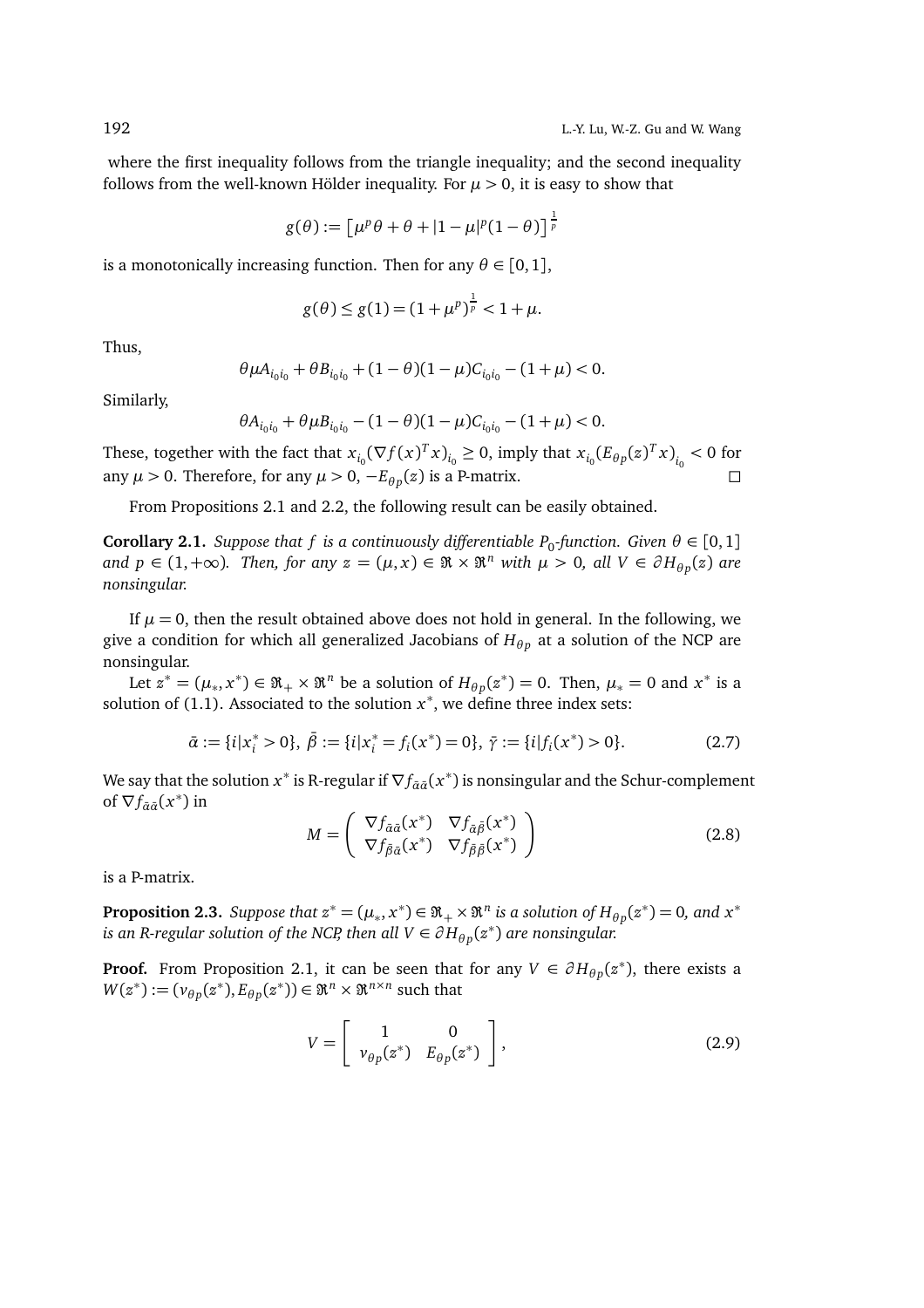A Regularization Semismooth Newton Method for  $P_0$ -NCPs  $193$ 

where

$$
E_{\theta p}(z^*) = \theta B(z^*) + (1 - \theta)C(z^*) - I + \nabla f(x^*)[\theta A(z^*) - (1 - \theta)C(z^*) - I], \qquad (2.10)
$$

with  $\mu_* = 0$  and  $A(z^*)$ ,  $B(z^*)$ ,  $C(z^*)$  being characterized as in Proposition 2.1. By the definition of *V*, it is easy to see that nonsingularity of *V* is equivalent to nonsingularity of  $E_{\theta p}(z^*)$ . With the expression of  $\nabla f(x^*)$ ,  $E_{\theta p}(z^*)$  can be written in the following partitioned form:

$$
E_{\theta p}(z^*) = \begin{pmatrix} (\theta - 2)\nabla f_{\tilde{\alpha}\tilde{\alpha}} & \nabla f_{\tilde{\alpha}\tilde{\beta}} \left[ \theta A_{\tilde{\beta}\tilde{\beta}} - (1 - \theta) C_{\tilde{\beta}\tilde{\beta}} - I_{\tilde{\beta}\tilde{\beta}} \right] & 0_{\tilde{\alpha}\tilde{\gamma}} \\ (\theta - 2)\nabla f_{\tilde{\beta}\tilde{\alpha}} & \left[ \theta B_{\tilde{\beta}\tilde{\beta}} + (1 - \theta) C_{\tilde{\beta}\tilde{\beta}} - I_{\tilde{\beta}\tilde{\beta}} \right] + \delta_{\theta\tilde{\beta}} & 0_{\tilde{\beta}\tilde{\gamma}} \\ (\theta - 2)\nabla f_{\tilde{\gamma}\tilde{\alpha}} & \nabla f_{\tilde{\gamma}\tilde{\beta}} \left[ \theta A_{\tilde{\beta}\tilde{\beta}} - (1 - \theta) C_{\tilde{\beta}\tilde{\beta}} - I_{\tilde{\beta}\tilde{\beta}} \right] & (\theta - 2) I_{\tilde{\gamma}\tilde{\gamma}} \end{pmatrix}.
$$

where

$$
A_{\bar{\beta}\bar{\beta}} := A_{\bar{\beta}\bar{\beta}}(z^*), \quad B_{\bar{\beta}\bar{\beta}} := B_{\bar{\beta}\bar{\beta}}(z^*), \quad C_{\bar{\beta}\bar{\beta}} := C_{\bar{\beta}\bar{\beta}}(z^*),
$$
  

$$
\delta_{\theta\bar{\beta}} = \nabla f_{\bar{\beta}\bar{\beta}} \left[ \theta A_{\bar{\beta}\bar{\beta}} - (1 - \theta) C_{\bar{\beta}\bar{\beta}} - I_{\bar{\beta}\bar{\beta}} \right].
$$

Thus,  $E_{\theta p}(z^*)$  is nonsingular if and only if the matrix

$$
U = \begin{pmatrix} (\theta - 2)\nabla f_{\tilde{\alpha}\tilde{\alpha}} & \nabla f_{\tilde{\alpha}\tilde{\beta}} \left[ \theta A_{\tilde{\beta}\tilde{\beta}} - (1 - \theta) C_{\tilde{\beta}\tilde{\beta}} - I_{\tilde{\beta}\tilde{\beta}} \right] \\ (\theta - 2)\nabla f_{\tilde{\beta}\tilde{\alpha}} & \left[ \theta B_{\tilde{\beta}\tilde{\beta}} + (1 - \theta) C_{\tilde{\beta}\tilde{\beta}} - I_{\tilde{\beta}\tilde{\beta}} \right] + \delta_{\theta\tilde{\beta}} \end{pmatrix}
$$
(2.11)

is nonsingular; which is equivalent to that if the zero vector is the unique solution of the system of equations

$$
Uy = U\left(\begin{array}{c}y_{\tilde{a}}\\y_{\tilde{\beta}}\end{array}\right) = 0.
$$
 (2.12)

It is easy to see that this system can be rewritten as

$$
(\theta - 2)\nabla f_{\tilde{\alpha}\tilde{\alpha}} y_{\tilde{\alpha}} + \nabla f_{\tilde{\alpha}\tilde{\beta}} \left[ \theta A_{\tilde{\beta}\tilde{\beta}} - (1 - \theta) C_{\tilde{\beta}\tilde{\beta}} - I_{\tilde{\beta}\tilde{\beta}} \right] y_{\tilde{\beta}} = 0, \tag{2.13a}
$$

$$
(\theta - 2)\nabla f_{\bar{\beta}\bar{\alpha}}y_{\bar{\alpha}} + \left(\left[\theta B_{\bar{\beta}\bar{\beta}} + (1 - \theta)C_{\bar{\beta}\bar{\beta}} - I_{\bar{\beta}\bar{\beta}}\right] + \delta_{\theta\bar{\beta}}\right)y_{\bar{\beta}} = 0.
$$
 (2.13b)

Suppose that *x*<sup>∗</sup> is an R-regular solution of the NCP, then  $\nabla f_{\tilde{\alpha}\tilde{\alpha}}$  is nonsingular. Thus, solving the first equation with respect to  $y_{\bar{\alpha}}$  and substituting it into the second equation, we have

$$
y_{\tilde{a}} = -((\theta - 2)\nabla f_{\tilde{a}\tilde{a}})^{-1} \nabla f_{\tilde{a}\tilde{\beta}} \left[ \theta A_{\tilde{\beta}\tilde{\beta}} - (1 - \theta) C_{\tilde{\beta}\tilde{\beta}} - I_{\tilde{\beta}\tilde{\beta}} \right] y_{\tilde{\beta}},
$$
(2.14a)

$$
\begin{aligned} \left(\nabla f_{\tilde{\beta}\tilde{\beta}} - \nabla f_{\tilde{\beta}\tilde{\alpha}} \nabla f_{\tilde{\alpha}\tilde{\alpha}}^{-1} \nabla f_{\tilde{\alpha}\tilde{\beta}}\right) \left[I_{\tilde{\beta}\tilde{\beta}} - \theta A_{\tilde{\beta}\tilde{\beta}} + (1 - \theta) C_{\tilde{\beta}\tilde{\beta}}\right] y_{\tilde{\beta}} \\ &= \left[\theta B_{\tilde{\beta}\tilde{\beta}} + (1 - \theta) C_{\tilde{\beta}\tilde{\beta}} - I_{\tilde{\beta}\tilde{\beta}}\right] y_{\tilde{\beta}}, \end{aligned} \tag{2.14b}
$$

where  $\nabla f_{\bar{\beta}\bar{\beta}} - \nabla f_{\bar{\beta}\bar{\alpha}}\nabla f_{\bar{\alpha}\bar{\alpha}}^{-1}\nabla f_{\bar{\alpha}\bar{\beta}}$  is the Schur-complement of  $\nabla f_{\bar{\alpha}\bar{\alpha}}$  in the matrix *M* defined by Eq.  $(2.8)$ . Consequently, it is a P-matrix by the R-regularity assumption. Furthermore, showing the nonsingularity of *U* is equivalent to showing that the unique solution of the second equation of (2.14a) is the zero vector. We proceed by contradiction. Suppose that there exists a solution  $y_{\tilde{\beta}} \neq 0$ , and consider the two cases: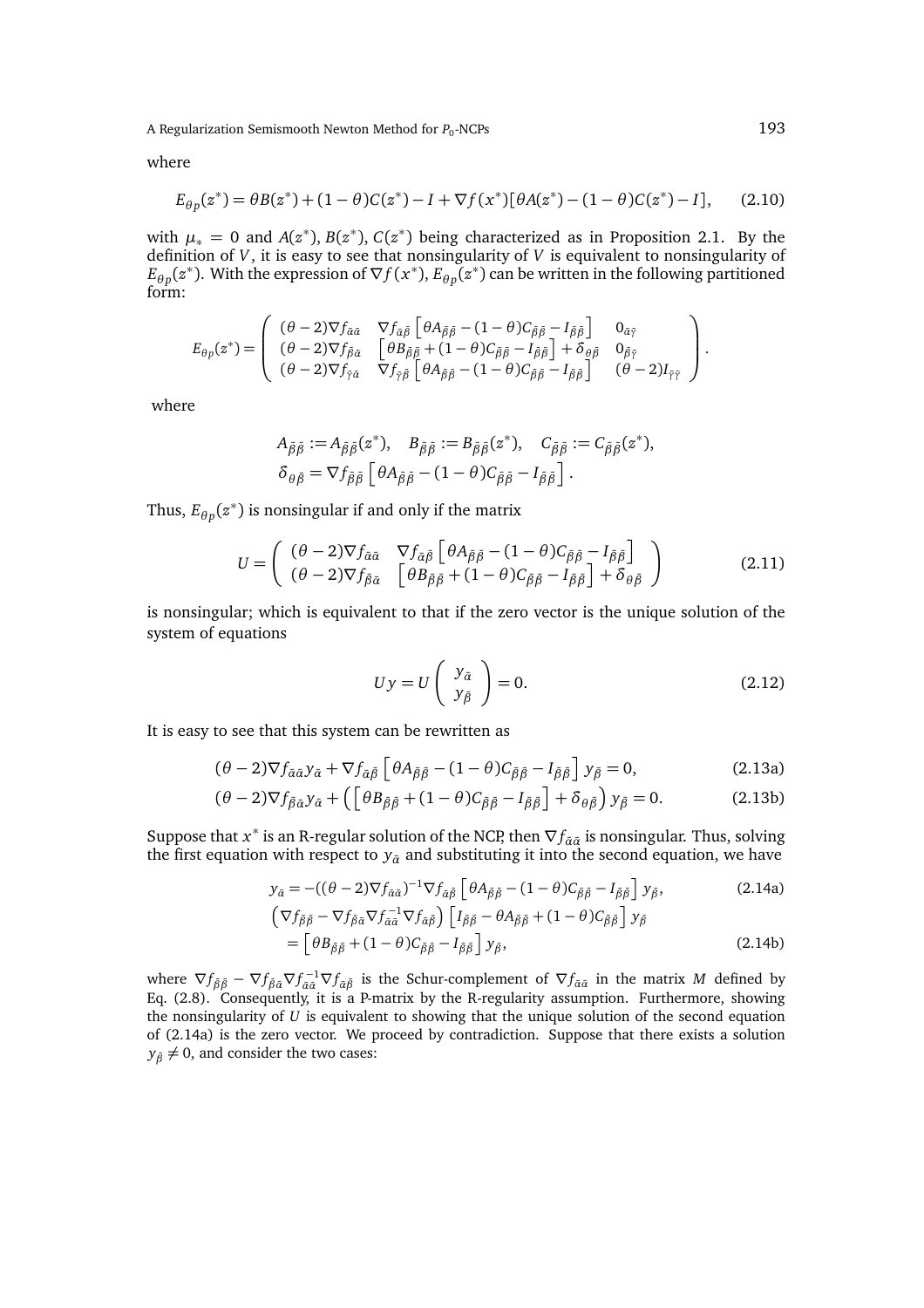(a) Suppose that  $\left[I_{\bar{\beta}\bar{\beta}} - \theta A_{\bar{\beta}\bar{\beta}} + (1 - \theta)C_{\bar{\beta}\bar{\beta}}\right]y_{\bar{\beta}} = 0$ . Define  $\hat{\mathscr{I}} = \{i | y_{\bar{\beta}i} \neq 0\}$ . Then for any  $i \in \hat{\mathscr{I}}$ ,  $1 - \theta A_{ii} + (1 - \theta)C_{ii} = 0$ . We assume that  $\theta B_{ii} + (1 - \theta)C_{ii} - 1 = 0$  for the same index *i*. Then, it follows that  $\theta(A_{ii} + B_{ii}) = 2$ , this is a contradiction with  $|A_{ii}| \leq 1$ ,  $|B_{ii}| \leq 1$  and

$$
\theta(|A_{ii}|^{p/(p-1)} + |B_{ii}|^{p/(p-1)}) + (1-\theta)|C_{ii}|^{p/(p-1)} \le 1
$$

from Proposition 2.1. So,  $\theta B_{ii} + (1 - \theta)C_{ii} - 1 \neq 0$ , and hence,

$$
\left[\theta B_{\bar{\beta}\bar{\beta}} + (1-\theta)C_{\bar{\beta}\bar{\beta}} - I_{\bar{\beta}\bar{\beta}}\right]y_{\bar{\beta}} \neq 0.
$$

This and the assumption lead to a contradiction to the second equation of (2.14a).

(b) Suppose that  $\left[I_{\beta\bar{\beta}} - \theta A_{\bar{\beta}\bar{\beta}} + (1-\theta)C_{\bar{\beta}\bar{\beta}}\right]y_{\bar{\beta}} \neq 0$ . Since for any  $i \in \mathcal{I}$ ,  $|A_{ii}| \leq 1, |B_{ii}| \leq 1$  $1, |C_{ii}|$  ≤ 1, 1 −  $θA_{ii}$  + (1 −  $θ)C_{ii}$  and  $θB_{ii}$  + (1 −  $θ)C_{ii}$  − 1 which are both nonzero (if any) have opposite signs. Thus,

$$
\left( \left[ I_{\tilde{\beta}\tilde{\beta}} - \theta A_{\tilde{\beta}\tilde{\beta}} + (1 - \theta) C_{\tilde{\beta}\tilde{\beta}} \right] y_{\tilde{\beta}} \right)_i \left( \left( \nabla f_{\tilde{\beta}\tilde{\beta}} - \nabla f_{\tilde{\beta}\tilde{\alpha}} \nabla f_{\tilde{\alpha}\tilde{\alpha}}^{-1} \nabla f_{\tilde{\alpha}\tilde{\beta}} \right) \right)
$$
\n
$$
\left[ I_{\tilde{\beta}\tilde{\beta}} - \theta A_{\tilde{\beta}\tilde{\beta}} + (1 - \theta) C_{\tilde{\beta}\tilde{\beta}} \right] y_{\tilde{\beta}} \right)_i \leq 0.
$$
\n(2.15)

Since  $\nabla f_{\bar{\beta}\bar{\beta}} - \nabla f_{\bar{\beta}\bar{\alpha}} \nabla f_{\bar{\alpha}\bar{\beta}}^{-1} \nabla f_{\bar{\alpha}\bar{\beta}}$  is a P-matrix, we have

$$
\left[I_{\bar{\beta}\bar{\beta}} - \theta A_{\bar{\beta}\bar{\beta}} + (1 - \theta)C_{\bar{\beta}\bar{\beta}}\right]y_{\bar{\beta}} = 0,
$$

which is a contradiction to the assumption. Therefore, the proof is complete.  $\Box$ 

The following result is about the coerciveness of  $H_{\theta p}(\cdot)$ , which will be used in our analysis on the convergence of the algorithm.

**Proposition 2.4.** Suppose that f is a continuously differentiable  $P_0$ -function. For any sequence  $\{z^k\}$  $s$ atisfying that  $\|z^k\| \to +\infty$  as  $k\to +\infty$  and  $\mu_k\in[\hat\mu,\tilde\mu]$ , where  $\hat\mu$  and  $\tilde\mu$  are positive scalars with  $\hat{\mu} < \tilde{\mu}$ *, it follows that*  $\|H_{\theta p}(z^k)\| \to +\infty$  *as k*  $\to +\infty$ *.* 

**Proof.** By the definition of  $H_{\theta p}(\cdot)$ , we only need to prove that  $\lim_{k\to+\infty} ||\Phi_{\theta p}(z^k)|| = +\infty$ . Suppose that the proposition is not true, then there exists a sequence  $\{(\mu_k, x^k)\}$  such that

$$
0 < \hat{\mu} \le \mu_k \le \tilde{\mu}, \ \|\Phi_{\theta p}(z^k)\| \le c, \ \|x^k\| \to +\infty,\tag{2.16}
$$

where  $c > 0$  is certain constant. Since the sequence  $\{x^k\}$  is unbounded, the index set  $N := \{i \in \mathbb{N}\}$  $\{1, \dots, n\}$ :  $\{x_i^k\}$  is unbounded} is nonempty. Without loss of generality, we can assume that  ${|x_i^k|}$  →  $+\infty$  for any *i* ∈ *N*. Let the sequence  ${\hat{x}^k}$  be defined by

$$
\hat{x}_i^k = 0 \quad \text{if} \quad i \in N \quad \text{and} \quad \hat{x}_i^k = x_i^k \quad \text{if} \quad i \notin N. \tag{2.17}
$$

Then,  $\{\hat{x}^k\}$  is obviously bounded. Noting that  $f$  is a  $P_0$ -function, we have

$$
0 \leq \max_{1 \leq i \leq n} \max_{x_i^k \neq \hat{x}_i^k} (x_i^k - \hat{x}_i^k) [f_i(x^k) - f_i(\hat{x}^k)] = x_{i_0}^k [f_{i_0}(x^k) - f_{i_0}(\hat{x}^k)],
$$
\n(2.18)

where  $i_0$  ∈ *N* is one of the indices for which max<sub>*i*∈*N*</sub>  $x_i^k[f_i(x^k) - f_i(\hat{x}^k)]$  is attained, and  $i_0$  is assumed, without loss of generality, to be independent of *k*. Noting that  $i_0 \in N$ , it follows that  $|x_{i_0}^k|$  → +∞ as  $k \to +\infty$ . We now consider the following two cases: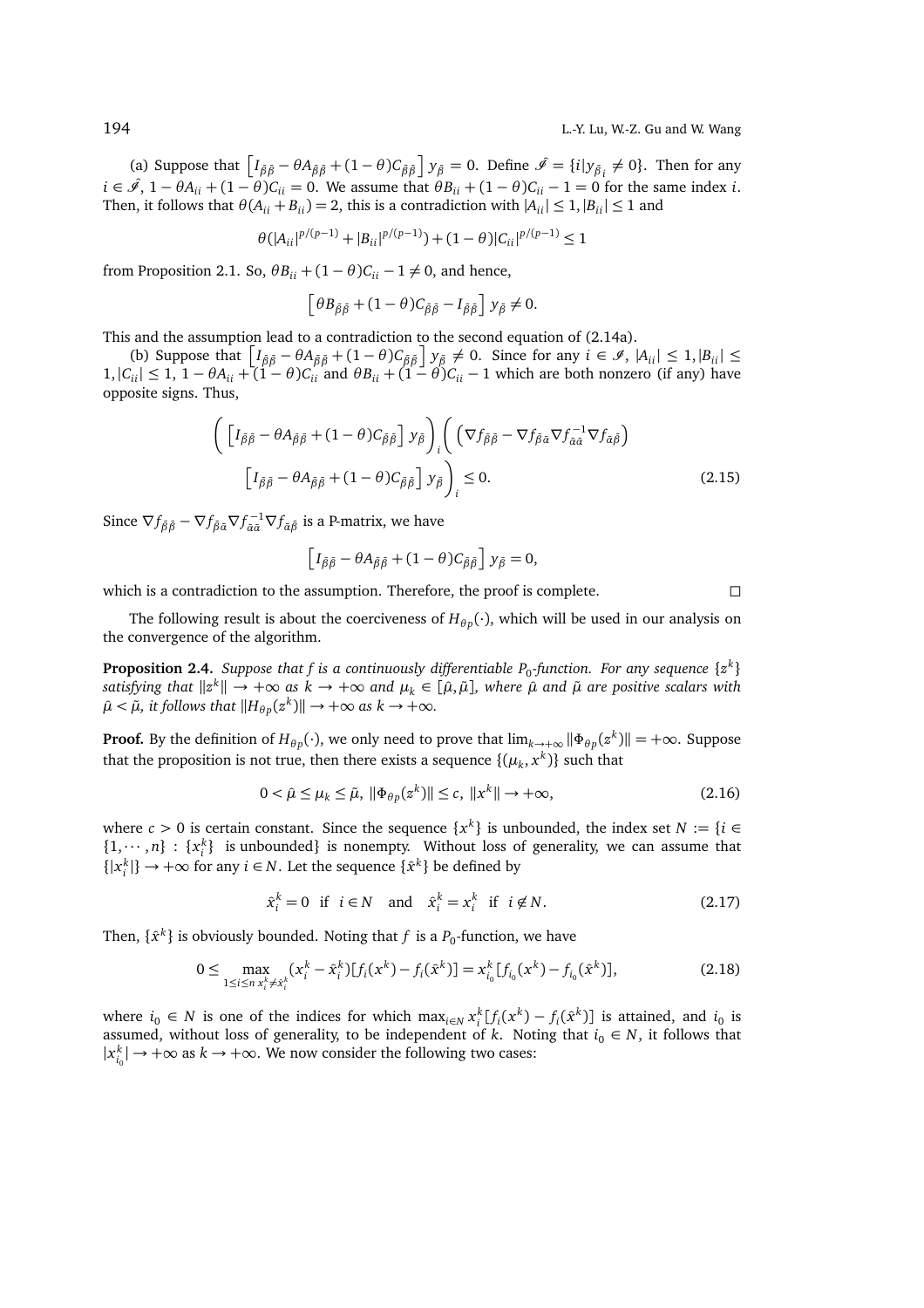A Regularization Semismooth Newton Method for *P*<sub>0</sub>-NCPs -NCPs 195

- **Case 1** Suppose that  $x_{i_0}^k \to +\infty$  as  $k \to +\infty$ . Since  $\{f_{i_0}(\hat{x}^k)\}\)$  is bounded by the continuity of  $f_{i_0}$  and  $\{\hat{x}^k\}$  is bounded, it follows from (2.18) that  $\{f_{i_0}(x^k)\}\)$  is bounded below. Since  $0 < \hat{\mu} < \mu_k$  $\tilde{\mu}$ , we have  $\mu_k x_{i_0}^k + f_{i_0}(x^k) \to +\infty$  and  $x_{i_0}^k + \mu_k f_{i_0}(x^k) \to +\infty$ . Hence, by [19, Proposition 2.4] and (1.5), we get  $\|\Phi_{\theta p}(z^k)\| \to +\infty$  as  $k \to +\infty$ .
- **Case 2** Suppose that  $x_{i_0}^k \to -\infty$  as  $k \to +\infty$ . Since  $f_{i_0}(\hat{x}^k)$  is bounded, it follows from (2.18) that  $f_{i_0}(x^k) \le f_{i_0}(\hat{x}^k)$  for a sufficiently large number  $k \in \mathcal{K}$ . Since  $0 < \hat{\mu} < \mu_k < \tilde{\mu}$ , we have  $\mu_k x_{i_0}^k + f_{i_0}(x^k) \to -\infty$  and  $x_{i_0}^k + \mu_k f_{i_0}(x^k) \to -\infty$ . Hence, by [19, Proposition 2.4] and (1.5), we get  $\|\Phi_{\theta p}(z^k)\| \to +\infty$  as  $k \to +\infty$ .

In either case, we obtain  $\|\Phi_{\theta p}(z^k)\|\to +\infty$  as  $k\to +\infty$ , which is a contradiction to the boundedness of  $\{\Psi_{\theta p}(z^k)\}\$ . This completes the proof.

**Assumption 2.1.** *The solution set*  $S = \{x \in \mathbb{R}^n : x \ge 0, f(x) \ge 0, x^T f(x) = 0\}$  *of the NCP* (1.1) *is nonempty and bounded.*

### **3. A Semismooth Newton Method**

In this section, we propose a semismooth Newton method for solving  $H_{\theta p}(z) = 0$ , and give some basic results.

**Algorithm 3.1.** *(A semismooth Newton method with a non-monotone line search)*

**Step 0** *Given any p* ∈ (1, +∞)*, and choose*  $δ ∈ (0, 1)$ *, σ* ∈ (0, 1/2),  $θ ∈ [0, 1]$ *, t* ∈ [1/2, 1]*, and a*  $\phi$  *positive integer M. Let z*<sup>0</sup> := (μ<sub>0</sub>, x<sup>0</sup>) ∈  $\Re_{++}\times\Re^n$  *be an arbitrary vector. Choose γ* ∈ (0, 1)  $such$  that γ $μ_0 < 1$ . Set  $e^0 := (1, 0, \cdots, 0) \in \Re^{1+n}$ ,  $C_0 := Ψ_{θp}(z^0)$ ,  $β_{θp}(z^{-1}) := γ$ , and  $Q_0 := 1$ . Choose  $\eta_0 \in [0,1]$  and a sufficiently small positive number  $\varepsilon$ . Set  $m_0 := 1$  and  $k := 0.$ 

**Step 1** *If*  $\Psi_{\theta p}(z^k) = 0$ , *stop. Otherwise, let* 

$$
\beta_{\theta p}(z^k) := \min{\{\gamma, \gamma \Psi_{\theta p}(z^k)^t, \beta_{\theta p}(z^{k-1})\}}.
$$
\n(3.1)

Step 2 *Compute*  $\Delta z^k := (\Delta \mu_k, \Delta x^k) \in \mathfrak{R} \times \mathfrak{R}^n$  by

$$
V\Delta z^k = -H_{\theta p}(z^k) + \mu_0 \beta_{\theta p}(z^k) e_0, \qquad (3.2)
$$

*where*  $V \in \partial H_{\theta p}(z^k)$ *.* 

**Step 3** Let  $\alpha_k$  be the maximum of the values  $1, \delta, \delta^2, \cdots$  such that

$$
\Psi_{\theta p}(z^k + \alpha_k \Delta z^k) \le C_k - 2\sigma (1 - \gamma \mu_0) \alpha_k \Psi_{\theta p}(z^k).
$$
\n(3.3)

**Step 4** *Set*  $z^{k+1} := z^k + a_k \Delta z^k$ , and  $m_k := \min\{k, M\}$ . If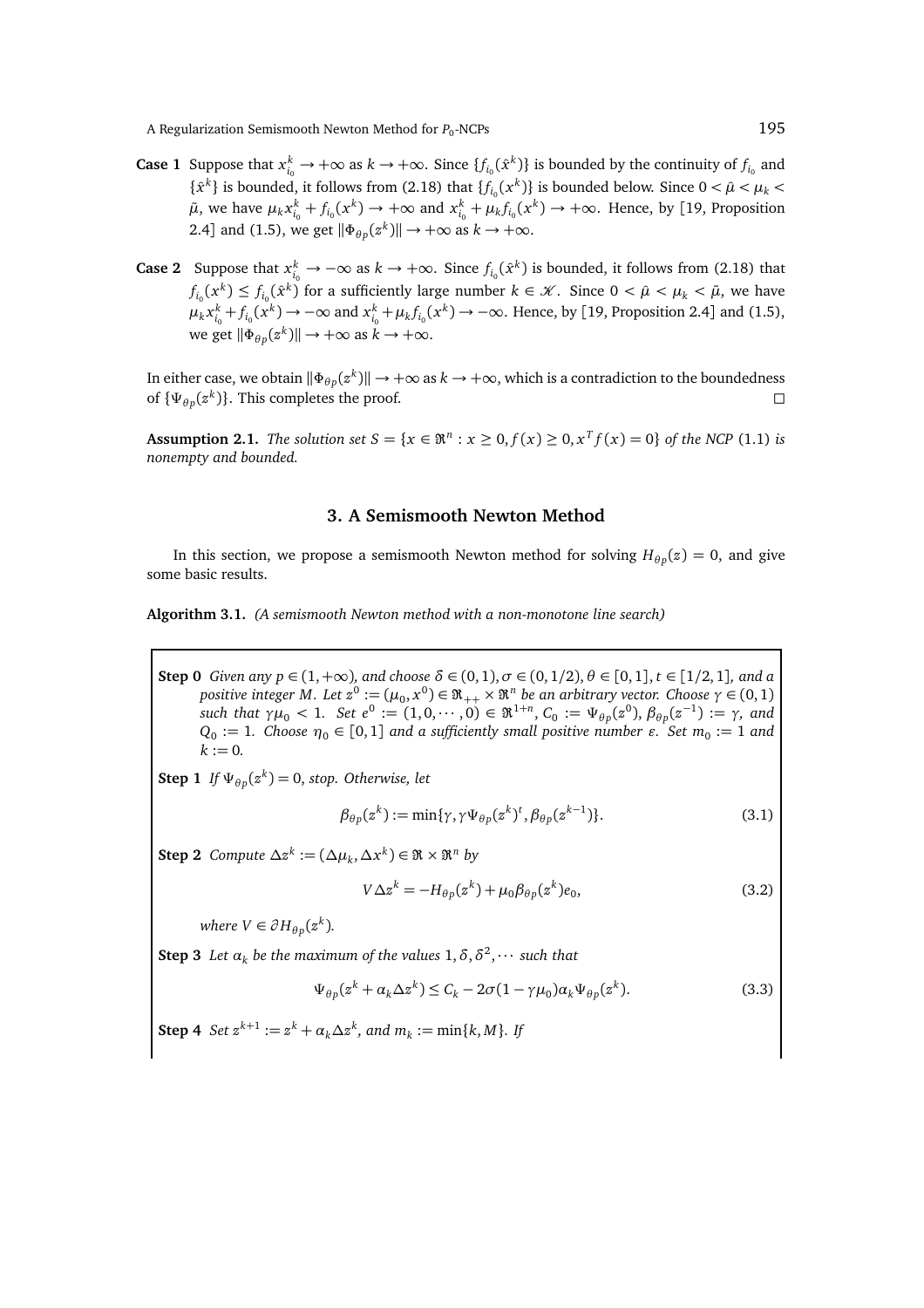196 L.-Y. Lu, W.-Z. Gu and W. Wang

$$
\sum_{i=1}^{m_k-1} \eta_{k-i} \Psi_{\theta p}(z^{k-i}) \le \sum_{i=1}^{m_k-1} \eta_{k-i} \Psi_{\theta p}(z^k), or, \ \Psi_{\theta p}(z^k) < \varepsilon,\tag{3.4}
$$

 $\omega$ *k* set  $\eta_k := 0$ ; otherwise, we choose  $\eta_k \in (0,1]$ . Set

$$
C_k := \frac{\eta_k \sum_{i=1}^{m_k - 1} \eta_{k-i} \Psi_{\theta p}(z^{k-i}) + \Psi_{\theta p}(z^k)}{Q_k}.
$$
 (3.5)

*where*  $Q_k := 1 + \eta_k \sum_{i=1}^{m_k-1} \eta_{k-i}$ , and  $k := k + 1$ , Go to step 1.

In Algorithm 3.1, a non-monotone line search scheme is adopted. Such a non-monotone line search scheme were originally introduced by Hu, Huang, and Wang [14] in a smoothing Newton algorithm for the NCP; and by Hu, Huang, and Lu [32] in a descent algorithm for unconstrained optimization. It is easy to see that  $C_k$  is a convex combination of  $\Psi_{\theta p}(z^0), \Psi_{\theta p}(z^1), \cdots, \Psi_{\theta p}(z^k)$ . The choice of  $\eta_k$  controls the degree of the non-monotonicity. If  $\eta_k = 0$  for all  $k \in \mathcal{K}$ , then the line search reduces to the usual monotone Armijo line search. It should be noted that Algorithm 3.1 is a non-monotone semismooth Newton method, which is different from those non-monotone algorithms mentioned above.

 ${\bf Lemma}$  3.1. *Suppose that*  $f$  *is a continuously differentiable*  $P_0$ *-function and the sequence*  $\{z^k\}$  *is generated by Algorithm 3.1. Then the following results hold.*

- *(a) For all*  $k \in \mathcal{K}$ ,  $\Psi_{\theta p}(z^k) \leq C_k$ .
- *(b)* The sequence  $\{\beta_{\theta p}(z^k)\}\$ is monotonically decreasing.
- *(c)* Let  $\mathcal{N} := \{(\mu, x) \in \mathfrak{R}_{++} \times \mathfrak{R}^n : \beta_{\theta p}(z) \mu_0 \leq \mu_0\}$ . Then  $z^k \in \mathcal{N}$  for any  $k \in \mathcal{K}$  and  $0 < \mu_{k+1} \leq \theta$ *µk .*
- *(d) Algorithm 3.1 is well-defined.*

**Proof.** (a) By Step 0, we know that  $C_0 := \Psi_{\theta p}(z^0)$ . In the following, we assume that  $k > 0$ . When

$$
\sum_{i=1}^{m_k-1} \eta_{k-i} \Psi_{\theta p}(z^{k-i}) \le \sum_{i=1}^{m_k-1} \eta_{k-i} \Psi_{\theta p}(z^k)
$$

or  $\Psi_{\theta p}(z^k) < \varepsilon$ , we have  $\eta_k := 0$ , and hence,  $C_k := \Psi_{\theta p}(z^k)$  by (3.5). Otherwise, i.e., when

$$
\sum_{i=1}^{m_k-1} \eta_{k-i} \Psi_{\theta p}(z^{k-i}) > \sum_{i=1}^{m_k-1} \eta_{k-i} \Psi_{\theta p}(z^k),
$$

by(3.5), we have that

$$
C_{k} = \frac{\eta_{k} \sum_{i=1}^{m_{k}-1} \eta_{k-i} \Psi_{\theta p}(z^{k-i}) + \Psi_{\theta p}(z^{k})}{Q_{k}} > \frac{\eta_{k} \sum_{i=1}^{m_{k}-1} \eta_{k-i} \Psi_{\theta p}(z^{k}) + \Psi_{\theta p}(z^{k})}{Q_{k}}
$$

$$
= \frac{(\eta_{k} \sum_{i=1}^{m_{k}-1} \eta_{k-i} + 1) \Psi_{\theta p}(z^{k})}{Q_{k}} = \Psi_{\theta p}(z^{k}).
$$
(3.6)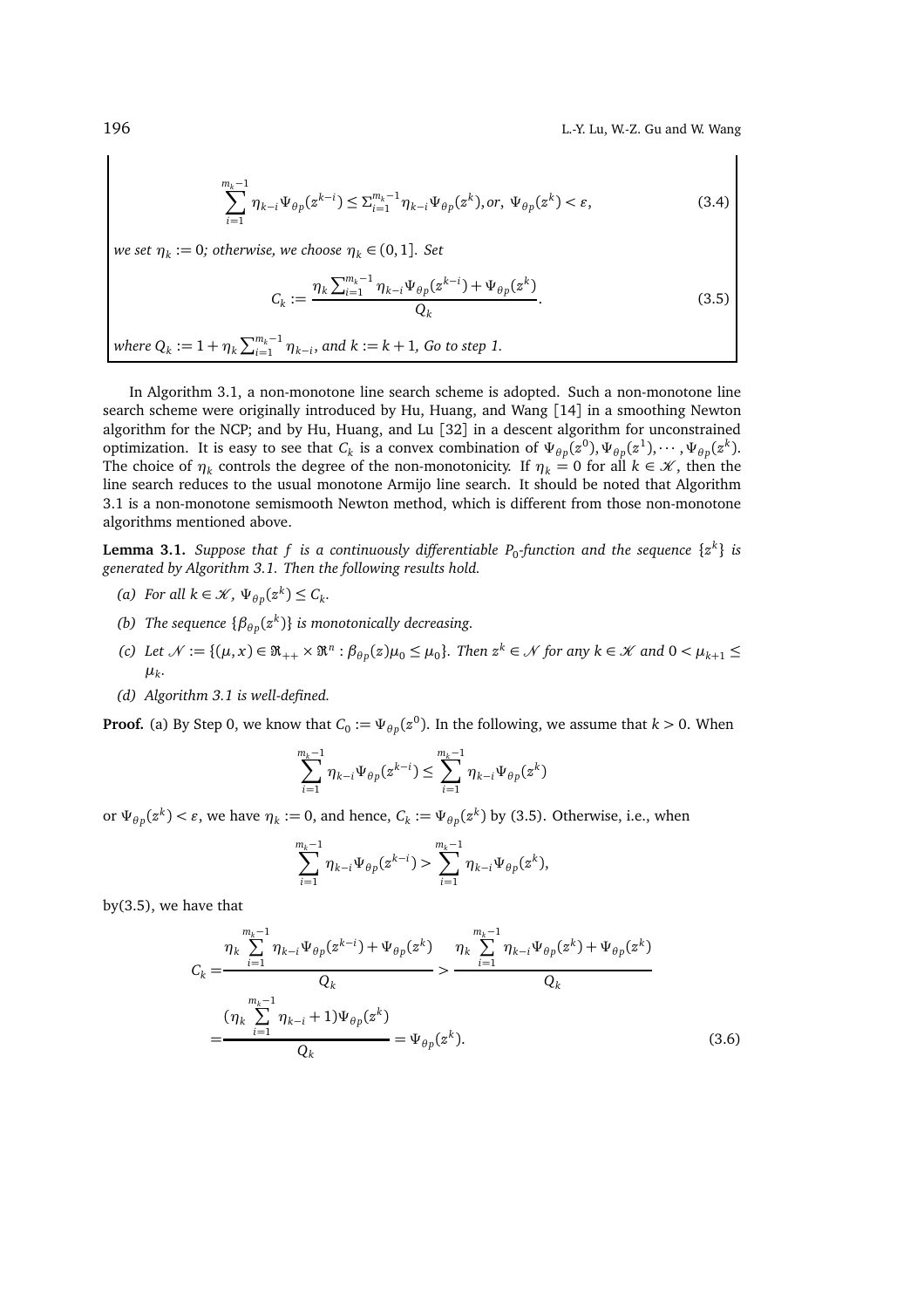A Regularization Semismooth Newton Method for  $P_0$ -NCPs  $197$ 

Then,  $\Psi_{\theta p}(z^k) \leq C_k$  holds for any  $k \in \mathcal{K}$ .

(b) From the definition of  $\beta_{\theta p}$  in (3.1), the result (b) is obviously satisfied.

(c) When  $k = 0$ ,

$$
\mu_0\beta_{\theta p}(z^0)=\mu_0\min\{\gamma, \gamma\Psi_{\theta p}(z^0)^t, \beta_{\theta p}(z^{-1})\}\leq \mu_0\beta_{\theta p}(z^{-1})=\mu_0\gamma<\mu_0,
$$

i.e.,  $z^0 ∈ \mathcal{N}$  holds. Without lose of generality, suppose that  $z^k ∈ \mathcal{N}$ . Then,

$$
\mu_0 \beta_{\theta p}(z^{k+1}) - \mu_{k+1} = \mu_0 \beta_{\theta p}(z^{k+1}) - (\mu_k + \alpha_k \Delta \mu_k)
$$
  
\n
$$
= \mu_0 \beta_{\theta p}(z^{k+1}) - [(1 - \alpha_k)\mu_k + \alpha_k \mu_0 \beta_{\theta p}(z^k)]
$$
  
\n
$$
\leq \mu_0 \beta_{\theta p}(z^{k+1}) - [(1 - \alpha_k)\mu_0 \beta_{\theta p}(z^k) + \alpha_k \mu_0 \beta_{\theta p}(z^k)]
$$
  
\n
$$
= \mu_0 [\beta_{\theta p}(z^{k+1}) - \beta_{\theta p}(z^k)] \leq 0.
$$
 (3.7)

That is,  $z^{k+1} \in \mathcal{N}$ . Therefore,  $z^k \in \mathcal{N}$  holds for all  $k \in \mathcal{K}$ .

Next, we show that  $0 < \mu_{k+1} \leq \mu_k$  for any  $k \in \mathcal{K}$ . Obviously,  $\mu_0 > 0$ . We assume that  $\mu_k > 0$ . From the first equation in (3.2), we have  $\Delta \mu_k = -\mu_k + \mu_0 \beta_{\theta p}(z^k)$ . Thus,

$$
\mu_{k+1} = \mu_k + \alpha_k \Delta \mu_k = (1 - \alpha_k)\mu_k + \alpha_k \mu_0 \beta_{\theta p}(z^k) > 0,
$$
\n(3.8a)

$$
\mu_{k+1} = (1 - \alpha_k)\mu_k + \alpha_k \mu_0 \beta_{\theta p}(z^k) \le (1 - \alpha_k)\mu_k + \alpha_k \mu_k = \mu_k. \tag{3.8b}
$$

Thus, the results in (c) hold.

(d) Firstly, from (c) we know that  $\mu_k > 0$  for all  $k \in \mathcal{K}$ . Thus, it follows form Corollary 2.1 that the system of equations (3.2) is solvable. Secondly, we show that Step 3 is well defined. For any  $z \in \mathfrak{R}_{++} \times \mathfrak{R}^n$ , we denote  $\varphi_{\theta p}(z) := \|\Phi_{\theta p}(z)\|^2$ . For any  $z^k \in \mathfrak{R}_{++} \times \mathfrak{R}^n$  with  $\mu_k > 0$  and  $k \in \mathcal{K}$ , there exists a  $W_k \in \partial \varphi_{\theta p}(z^k)$  such that

$$
(\nabla \varphi_{\theta p}(z^k))^T \Delta z^k = 2(\Phi_{\theta p}(z^k))^T W_k \Delta z^k
$$
  
=  $-2(\Phi_{\theta p}(z^k))^T \Phi_{\theta p}(z^k) = -2\varphi_{\theta p}(z^k).$  (3.9)

Since  $t \in [1/2, 1]$ , we can show that  $\beta_{\theta p}(z^k) \leq \gamma \Psi_{\theta p}(z^k)^{1/2}$ . Thus, using  $\mu_k + \alpha \Delta \mu_k = (1 - \alpha)\mu_k + \alpha \Delta \mu_k$  $\alpha \mu_0 \beta_{\theta p}(z^k)$ , we have

$$
(\mu_k + \alpha \Delta \mu_k)^2 = (1 - \alpha)^2 \mu_k^2 + 2(1 - \alpha) \alpha \mu_0 \mu_k \beta_{\theta p} (z^k) + \mu_0^2 \beta_{\theta p} (z^k)^2 \alpha^2
$$
  
\n
$$
\leq (1 - \alpha)^2 \mu_k^2 + 2 \alpha \mu_0 \mu_k \gamma \Psi_{\theta p} (z^k)^{1/2} + O(\alpha^2)
$$
  
\n
$$
\leq (1 - \alpha)^2 \mu_k^2 + 2 \alpha \mu_0 \gamma ||H_{\theta p} (z^k)||\Psi_{\theta p} (z^k)^{1/2} + O(\alpha^2)
$$
  
\n
$$
= (1 - \alpha)^2 \mu_k^2 + 2 \alpha \mu_0 \gamma \Psi_{\theta p} (z^k) + O(\alpha^2).
$$
 (3.10)

Define  $h(\alpha) = \varphi_{\theta p}(z^k + \alpha \Delta z^k) - \varphi_{\theta p}(z^k) - \alpha (\nabla \varphi_{\theta p}(z^k))^T \Delta z^k$ . Since  $\varphi_{\theta p}(\cdot)$  is continuously differentiable at any  $z^k \in \mathbb{R}^{n+1}$ , we have  $h(\alpha) = o(\alpha)$ , and hence,

$$
\|\Phi_{\theta p}(z^k + \alpha \Delta z^k)\|^2
$$
  
=  $\varphi_{\theta p}(z^k + \alpha \Delta z^k)$   
=  $\varphi_{\theta p}(z^k) + \alpha (\nabla \varphi_{\theta p}(z^k))^T \Delta z^k + h(\alpha)$   
=  $\varphi_{\theta p}(z^k) - 2\alpha \varphi_{\theta p}(z^k) + o(\alpha)$  (by (3.9))  
=  $(1 - 2\alpha)\varphi_{\theta p}(z^k) + o(\alpha) \le (1 - 2\alpha)\Psi_{\theta p}(z^k) + o(\alpha).$  (3.11)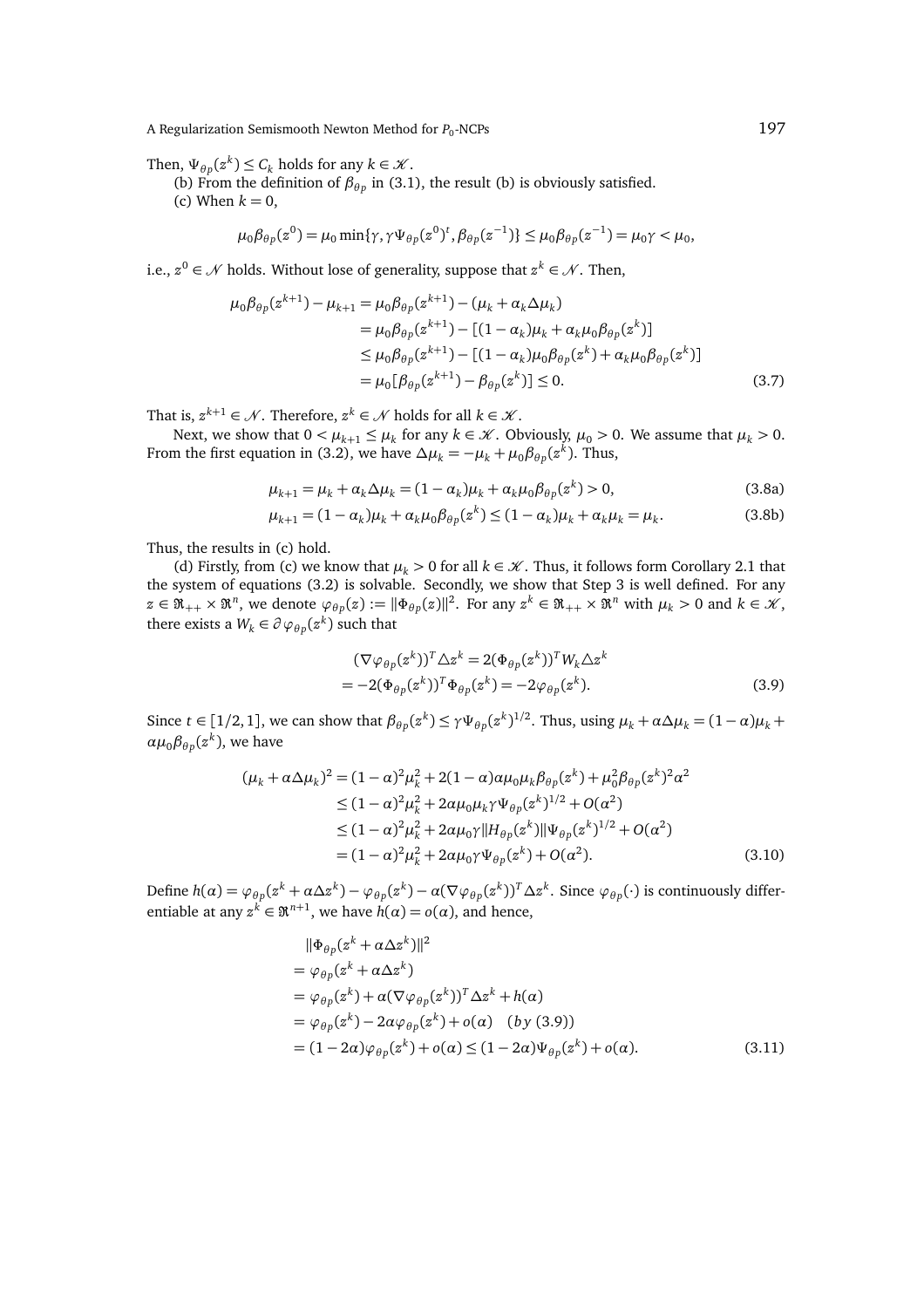Therefore, we obtain

$$
\Psi_{\theta p}(z^{k} + \alpha \Delta z^{k}) = (\mu_{k} + \alpha \Delta \mu_{k})^{2} + ||\Phi_{\theta p}(z^{k} + \alpha \Delta z^{k})||^{2}
$$
\n
$$
\leq (1 - \alpha)^{2} \mu_{k}^{2} + 2\alpha \mu_{0} \gamma \Psi_{\theta p}(z^{k}) + O(\alpha^{2}) + (1 - 2\alpha) \Psi_{\theta p}(z^{k}) + o(\alpha)
$$
\n
$$
\leq \Psi_{\theta p}(z^{k}) - 2(1 - \gamma \mu_{0}) \alpha \Psi_{\theta p}(z^{k}) + o(\alpha)
$$
\n
$$
\leq C_{k} - 2(1 - \gamma \mu_{0}) \alpha \Psi_{\theta p}(z^{k}) + o(\alpha), \qquad (3.12)
$$

where the last inequality holds from the result (a). The above inequality implies that there exists  $\bar{\alpha} \in (0, 1]$  such that

$$
\Psi_{\theta p}(z^k + \hat{\alpha} \Delta z^k) \le C_k - 2\sigma (1 - \gamma \mu_0) \hat{\alpha} \Psi_{\theta p}(z^k)
$$

for all  $\hat{\alpha} \in [0, \bar{\alpha}]$ , which implies that Step 3 is well defined. Therefore, Algorithm 3.1 is well defined.  $\Box$ 

### **4. Convergence of Algorithm 3.1**

In this section, we will consider the global and local superlinear convergence of Algorithm 3.1.

**Lemma 4.1.** Suppose that  $f$  is a  $P_0$ -function and Assumption 2.1 holds. Suppose that  $\{\mu_k\}$  and  $\{\nu_k\}$ *are two infinite sequences such that for each*  $k \in \mathcal{K}$ *,*  $\mu_k > 0$ *,*  $v_k \geq 0$  *<i>satisfying* 

$$
\lim_{k \to +\infty} \mu_k = 0 \quad \text{and} \quad \lim_{k \to +\infty} \nu_k = 0. \tag{4.1}
$$

*For each k ∈*  $\mathcal{K}$ *, let*  $x^k$  *∈*  $\mathfrak{R}^n$  *satisfying* 

$$
\sum_{i=1}^{n} \phi_{\theta p}^{2}(\mu_{k}, x_{i}^{k}, f_{i}(x^{k})) \leq v_{k}.
$$
\n(4.2)

*Then*  $\{x^k\}$  *remains bounded and every accumulation point of*  $\{x^k\}$  *is a solution of the NCP* (1.1).

**Proof.** The proof is similar to the one in [33, Theorem 5.4]. We omit its proof.  $\square$ 

**Lemma 4.2.** Let  $H_{\theta p}(\cdot)$  and  $\beta_{\theta p}(\cdot)$  be defined by (1.4) and (3.1), respectively.  $\{z^k\}$  is the infinite *iteration sequence generated by Algorithm 3.1. Then*

$$
\lim_{k \to +\infty} \beta_{\theta p}(z^k) = 0 \quad \text{and} \quad \lim_{k \to +\infty} \Psi_{\theta p}(z^k) = 0. \tag{4.3}
$$

**Proof.** By Lemma 3.1 (b)(c), we obtain that sequences  $\{\beta_{\theta p}(z^k)\}\$  and  $\{\mu_k\}\$  are monotonically decreasing and  $z^k \in \mathcal{N}$  for all  $k \in \mathcal{K}$ . It is not difficult to see that both  $\{\mu_k\}$  and  $\{\beta_{\theta p}(z^k)\}$  are convergent. We denote their limit points by  $\mu_*$  and  $\beta_{\theta p}^*$ , respectively. Then we have  $\mu_* \ge \beta_{\theta p}^* \ge 0$ . Suppose that  $\beta_{\theta p}^* \neq 0$ , then  $\mu_* \geq \beta_{\theta p}^* > 0$ . Since

$$
0 < \beta_{\theta p}(z^*) \mu_0 \le \beta_{\theta p}(z^{k+1}) \mu_0 \le \beta_{\theta p}(z^k) \mu_0 \le \mu_k \le \mu_{k-1} \le \cdots \le \mu_0,
$$
\n(4.4)

by the definition of  $\beta_{\theta p}(\cdot)$ , we can obtain that the sequence  $\{\Psi_{\theta p}(z^k)\}$  is bounded. Thus, by Proposition 2.4, we obtain that the sequence {*z k* } must be bounded. Without loss of generality, we assume that  $\lim_{k \to \infty} z^k = z^* := (\mu_*, x^*)$ . Then,

$$
\lim_{k \to +\infty} \Psi_{\theta p}(z^k) = \Psi_{\theta p}(z^*) > 0 \quad \text{and} \quad \lim_{k \to +\infty} \beta_{\theta p}(z^k) = \beta_{\theta p}(z^*) > 0. \tag{4.5}
$$

Let  $\alpha_k$  be the step-length at the *k*-th step iteration. We consider the following two cases.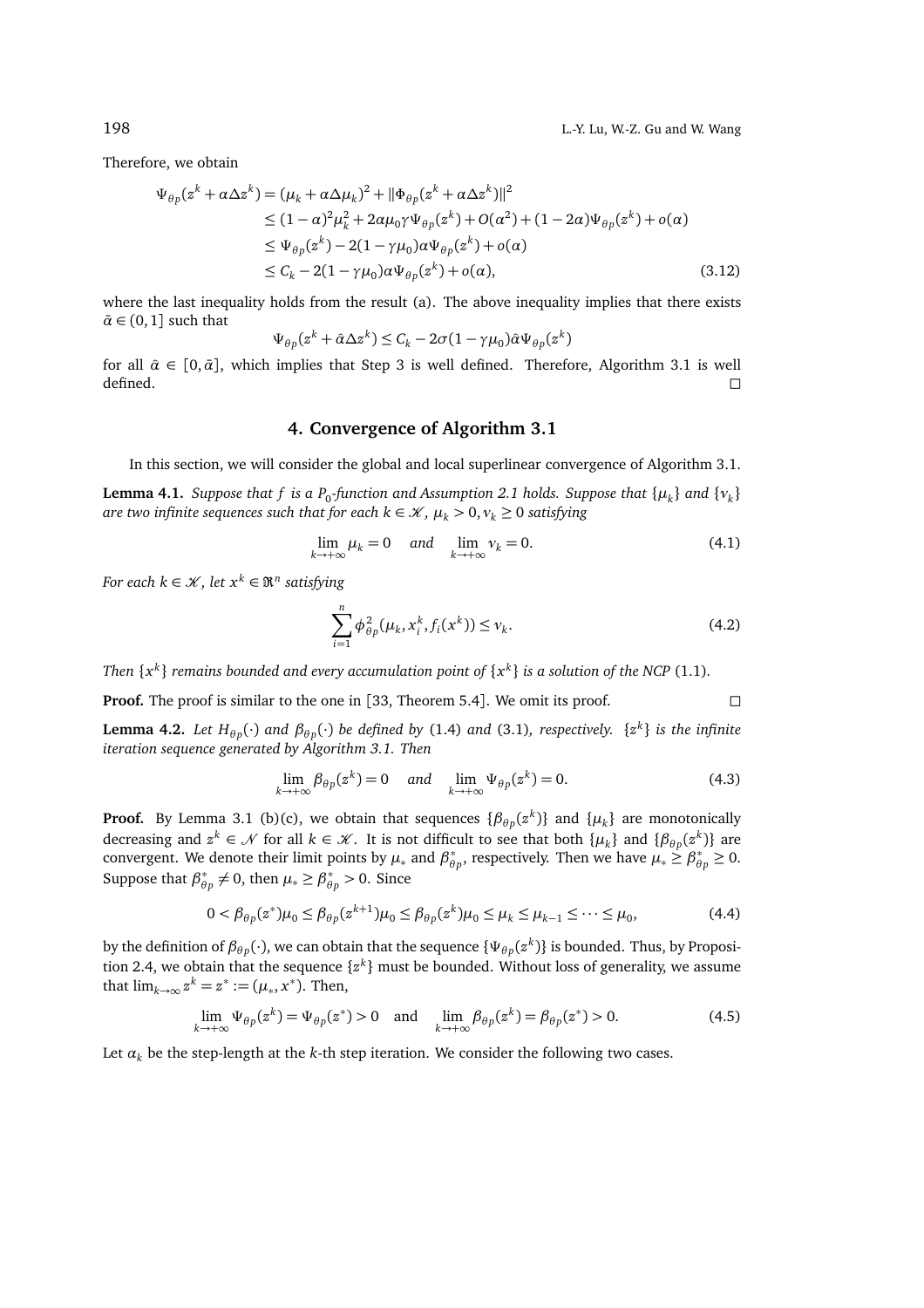A Regularization Semismooth Newton Method for *P*<sub>0</sub>-NCPs -NCPs 199

**Case 1** Suppose that  $a_k \geq d > 0$  for all k, where *d* is a constant. Then, by combining

$$
\Psi_{\theta p}(z^k + \alpha_k \Delta z^k) \leq C_k - 2\sigma (1 - \gamma \mu_0) \alpha_k \Psi_{\theta p}(z^k) + o(\alpha)
$$
  

$$
\leq C_k - 2\sigma (1 - \gamma \mu_0) d \Psi_{\theta p}(z^k) + o(\alpha)
$$
 (4.6)

with the fact that  $\limsup_{k\to+\infty} C_k = \Psi_{\theta p}(z^*)$  by (3.5), we have

$$
\Psi_{\theta p}(z^*) \le \Psi_{\theta p}(z^*) - 2\sigma(1 - \gamma \mu_0) d\Psi_{\theta p}(z^*),\tag{4.7}
$$

i.e., 
$$
1 \le 1-2\sigma(1-\gamma\mu_0)d
$$
, which contradicts the fact that  $d \in (0,1]$ ,  $2\sigma \in (0,1)$ , and  $\gamma\mu_0 < 1$ .

**Case 2** Suppose that  $\lim_{k\to+\infty} a_k = 0$ . Then, the stepsize  $\hat{a}_k := a_k/\delta$  does not satisfy the line search criterion (3.3) for any sufficiently large *k*, i.e.

$$
\Psi_{\theta p}(z^k + \hat{\alpha}_k \Delta z^k) > C_k - 2\sigma (1 - \gamma \mu_0) \hat{\alpha}_k \Psi_{\theta p}(z^k) \\
\geq [1 - 2\sigma (1 - \gamma \mu_0) \hat{\alpha}_k] \Psi_{\theta p}(z^k). \tag{4.8}
$$

Hence  $[\Psi_{\theta p}(z^k + \hat{\alpha}_k \Delta z^k) - \Psi_{\theta p}(z^k)]/\hat{\alpha}_k > -2\sigma(1-\gamma\mu_0)\Psi_{\theta p}(z^k)$ . Furthermore,

$$
-2\sigma(1 - \gamma\mu_0)\Psi_{\theta p}(z^*) \le 2H_{\theta p}(z^*)^T V \Delta z^*
$$
  
\n
$$
= 2H_{\theta p}(z^*)^T [-H_{\theta p}(z^*) + \mu_0 \beta_{\theta p}(z^*) e_0]
$$
  
\n
$$
= -2H_{\theta p}(z^*)^T H_{\theta p}(z^*) + 2\mu_0 \beta_{\theta p}(z^*) H_{\theta p}(z^*)^T e_0
$$
  
\n
$$
\le 2(-1 + \gamma\mu_0)\Psi_{\theta p}(z^*),
$$
\n(4.9)

where in the second step we have used Eq. (3.2) and in the last step we have used Eq. (3.1). By  $\Psi_{\theta p}(z^*) > 0$  and  $\gamma \mu_0 < 1$ , we have  $-2\sigma(1 - \gamma \mu_0) \leq -2(1 - \gamma \mu_0)$  which implies  $\sigma \geq 1$ . This contradicts the fact that  $\sigma \in (0, 1/2)$ .

By combining **Case 1** with **Case 2**, we obtain  $\beta_{\theta p}(z^*) = 0$ , i.e., the first result of the lemma holds. This, together with the definition of the function  $\beta_{\theta p}(\cdot)$ , implies that there exists a subsequence {*z <sup>k</sup><sup>n</sup>* } such that the sequence {Ψ*<sup>θ</sup> <sup>p</sup>* (*z <sup>k</sup><sup>n</sup>* )} converges to zero. Thus, by (3.4) given in Algorithm 3.1, we know that  $\eta_k = 0$  for all sufficiently large *k*. Thus,  $\Psi_{\theta p}(z^{k+1}) \leq \Psi_{\theta p}(z^k)$  for all sufficiently large *k*. Therefore, the sequence  $\{\Psi_{\theta p}(z^k)\}$  converges to zero, i.e., the second result of the lemma  $h$ olds.

Combining Lemmas 4.1 and 4.2, we obtain the global convergence of Algorithm 3.1.

**Theorem 4.1.** *Suppose that f is a continuously differentiable P*<sup>0</sup> *-function and the sequence* {(*µ<sup>k</sup>* , *x k* )} *is generated by Algorithm* 3.1*. If Assumption* 2.1 *is satisfied, then the infinite iteration sequence*  $\{(\mu_k, x^k)\}\$ is bounded and every accumulation point  $(\mu_*, x^*)$  of the sequence satisfies that  $\mu_* = 0$  and *x* ∗ *is a solution of the NCP* (1.1)*.*

Now, we investigate the local superlinear (quadratic) convergence of Algorithm 3.1. By the definition of  $\beta_{\theta p}(\cdot)$  in (3.1), we have that  $\beta_{\theta p}(z^k) \leq \gamma \Psi_{\theta p}(z^k)^t$  for all  $k \in \mathcal{K}$ . By a similar way as the one in [25, Theorem 5.1], we obtain the superlinear (quadratic) convergence of Algorithm 3.1 as follows.

**Theorem 4.2.** Assume that  $f$  is a continuously differentiable  $P_0$ -function and Assumption 2.1 is satisfied. Let  $t = 1$ . Suppose that  $z^* := (\mu_*, x^*) \in \Re_+ \times \Re^n$  is an accumulation point of the infinte sequence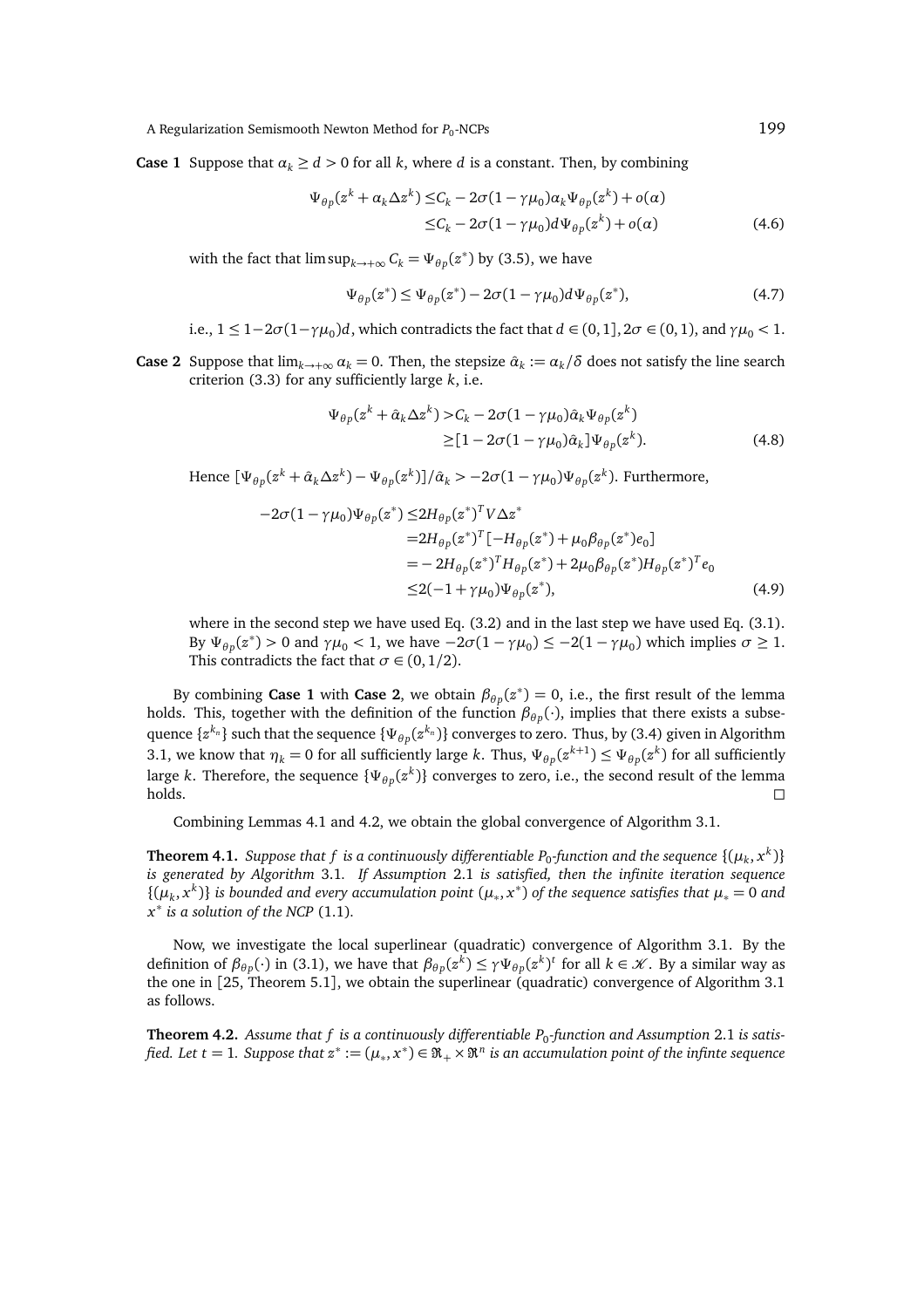

Figure 1: Performance profile for test problems in MCPLIB with the schemes:  $p = 1.1$ ,  $p = 2$ ,  $p = 5$ .

 $\{z^k\}$  generated by Algorithm 3.1 and all  $V ∈ ∂H_{\theta p}(z^*)$  are nonsingular. Then the whole sequence  $\{z^k\}$ *converges to z*<sup>∗</sup> *with*

$$
||z^{k+1} - z^k|| = o(||z^k - z^*||), \quad \mu_{k+1} = o(\mu_k). \tag{4.10}
$$

*Furthermore, if* ∇*f is locally Lipschitz continuous around x*<sup>∗</sup> *, then*

$$
||z^{k+1} - z^k|| = O(||z^k - z^*||^2), \quad \mu_{k+1} = O(\mu_k^2). \tag{4.11}
$$

By Proposition 2.3, if the assumption that all  $V \in \partial H_{\theta p}(z^*)$  are nonsingular is replaced by that the NCP is R-regular at *x* ∗ , then all conclusions of Theorem 4.2 hold.

## **5. Numerical Results**

In this section, we implement Algorithm 3.1 for solving complementarity problems from MC-PLIB [28] by the codes in Matlab. All experiments were done at an PC with CPU of 2.8 GHz and RAM of 2.00GB. In our computational experiments, the parameters used in the algorithm are chosen as follows:

$$
\sigma = 10^{-4}
$$
,  $\gamma = 0.02$ ,  $\delta = 0.5$ ,  $t = 0.75$ ,  $\mu_0 = 0.1$ ,  $M = 5$ ,  $\varepsilon = 10^{-6}$ .

And if (3.4) holds, set  $\eta_k = 0$ ; otherwise, set  $\eta_k = 0.85$ . The starting points  $x_0$  are taken according to those given in [28] and we use  $\|H_{\theta p}(z^k)\| \leq 10^{-6}$  as the stopping rule. We test all most problems in MCPLIB [28] to see the numerical behavior of Algorithm 3.1 on three specific values of p, i.e.,  $p=1.1, 2, 5$ ; and five specific values of  $θ$ , i.e.,  $θ = 0.0.25, 0.5, 0.75, 1$ .

To compare the performance profile of the cases:  $p = 1.1$ ,  $p = 2$ ,  $p = 5$  with respect to the iterative number, we give some numerical analysis based on the performance profile proposed in [34]. Now, we give a brief introduction of this method. Let  $\mathcal{S} := \{p = 1.1, p = 2, p = 5\}$ , the schemes to be compared;  $\mathcal{B}$  be the set of the 225 problems from MCPLIB; and  $t_{b,s}$  be the number of iterations needed to solve problem *b* by scheme *s*. Then, we compute

$$
\rho_s(\tau) := \frac{1}{225} \text{ size } \left\{ b \in \mathcal{B} : r_{b,s} \leq \tau \right\},\
$$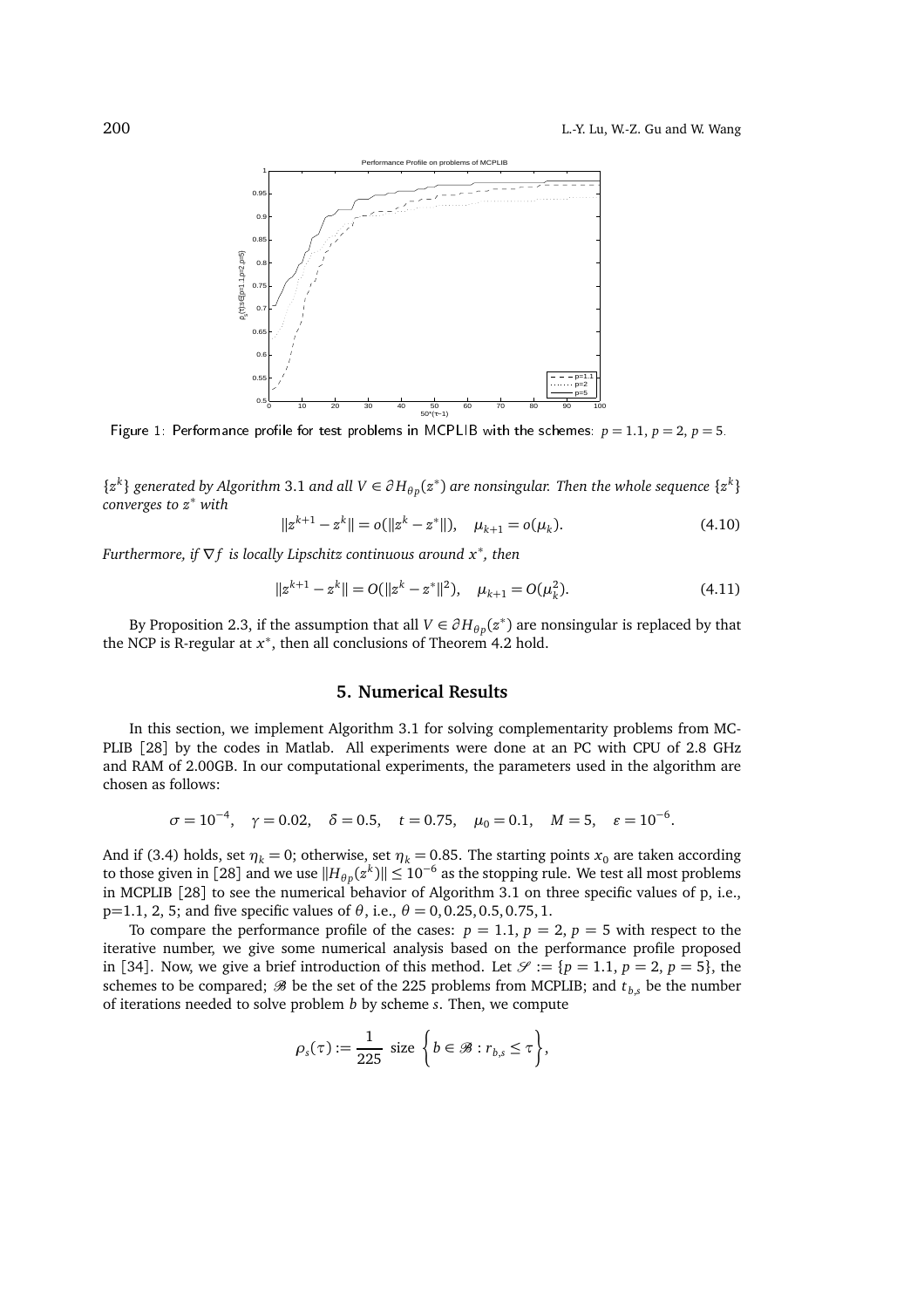

Figure 2: Performance profile for test problems in MCPLIB with the schemes:  $\theta = 0, \theta = 0.25, \theta = 0.25$  $0.5, \theta = 0.75, \theta = 1.$ 

where  $r_{b,s} := \frac{t_{b,s}}{\min\{t_s\}}$  $\frac{t_{b,s}}{\min\{t_{b,s}:s\in\mathscr{S}\}}$ .  $\rho_s(\tau)$  is the probability for scheme  $s\in\mathscr{S}$  that a performance ratio  $r_{b,s}$  is within a factor  $\tau \in \mathfrak{R}$  of the possible ratio, and it is the distribution function for the performance ratio *rb*,*<sup>s</sup>* . The analysis results are mapped in Fig. 1. It was pointed out in [34] that schemes with large probability *ρ<sup>s</sup>* (*τ*) are to be preferred. From Fig. 1, we can see that Algorithm 3.1 works better for the scheme of  $p = 5$  than the schemes of  $p = 1.1$  and  $p = 2$ .

Then, we also compare the performance profile of the cases:  $\theta = 0$ ,  $\theta = 0.25$ ,  $\theta = 0.5$ ,  $\theta =$ 0.75,  $\theta = 1$  when  $p = 5$ . The analysis results are mapped in Fig. 2. From Fig. 2, we can see that Algorithm 3.1 in the case of  $\theta \in [0.25, 0.75]$  is comparable to the cases of  $\theta = 0$  and  $\theta = 1$ .

From the above numerical results, we see that the proposed method has better numerical performance in the case of  $p = 5$  and  $\theta \in [0.25, 075]$  than other cases.

In addition, it is easy to see that the regularized parameter  $\mu$  introduced in  $\phi_{\theta p}$  defined by (1.3)



Figure 3: Performance profile for test problems in MCPLIB with the schemes:  $\mu_0 =$  0,  $\mu_0 =$  10<sup>−5</sup>,  $\mu_0 =$  0.1 when  $\theta = 0.5$  and  $p = 5$ .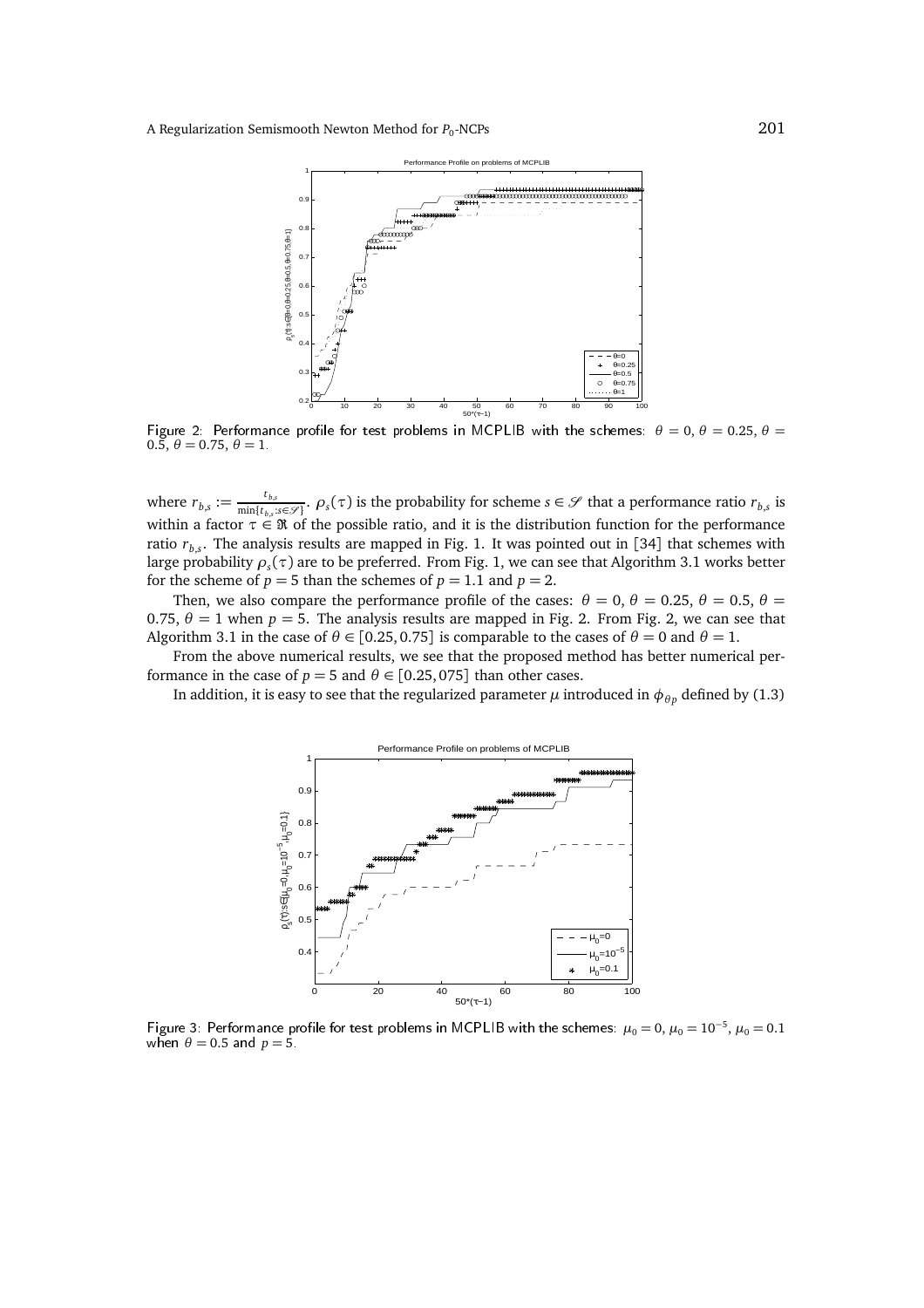

Figure 4: Performance profile for test problems in MCPLIB with the schemes:  $\mu_0 = 0$ ,  $\mu_0 = 10^{-5}$ ,  $\mu_0 = 0.1$ when  $\theta = 0, 0.5, 1$  and  $p = 5$ .

plays an important role in the proof of the global convergence of Algorithm 3.1. A natural question is *How the parameter*  $\mu$  *affect the implementation of Algorithm 3.1 depends on the initial value of*  $\mu$ *, that is µ*<sup>0</sup> . In the following, we give the performance profile of the testings of Algorithm 3.1 for the same problems as above through choosing the parameter  $\mu_0$  in the cases of  $\mu_0 = 0$ ,  $\mu_0 = 10^{-5}$ , and  $\mu_0 = 0.1$ , respectively, where for the case of  $p = 5$  and  $\theta = 0.5$ , the numerical results are mapped to Fig. 3; and for the case of  $p = 5$  and  $\theta = 0$ , 0.5, 1.0, the numerical results are mapped to Fig. 4. From Figs. 3 and 4, we can get that Algorithm 3.1 works best for the case of  $\mu_0 = 0.1$  and worst for the case of  $\mu_0 = 0$ . This demonstrates that it is helpful for the numerical computation to introduce the regularized parameter  $\mu$  into the NCP function  $\omega_{\theta p}$  defined by (1.2). We have also tested some other cases, and find that if  $\mu_0$  is too large, the number of iterations becomes large as  $\mu_k$  converges to zero. Thus, from the view of computation, it is not suitable for Algorithm 3.1 to choose large  $\mu_{0}.$ 

## **6. Conclusions**

Based on a symmetrically perturbed function of the generalized NCP-function in [19], we proposed a regularized semismooth Newton method with a non-monotone line search for solving the *P*0 -NCP. We showed that the proposed method is globally and locally superlinearly (quadratically) convergent under suitable assumptions. We also reported some numerical results, which demonstrate the proposed method is effective for solving the problems from MCPLIB. Numerical experiments indicate that the proposed method has better numerical performance in the case of  $p = 5$ and  $\theta \in [0.25, 075]$  than other cases; while the case of  $p = 5$  and  $\theta \in [0.25, 075]$  is not contained in those known cases given in literature. In addition, the method has better numerical performance in the case of  $\mu_0 = 0.1$  than the other cases. Thus, it is valuable to investigate the symmetrically perturbed function  $\phi_{\theta p}$  defined by (1.3) and the semismooth Newton method for the  $P_0$ -NCP. It is interesting whether the function  $\phi_{\theta p}$  can be extended to the case of symmetric cones or not; and by which some methods can be designed to solving the symmetric cone complementarity problem.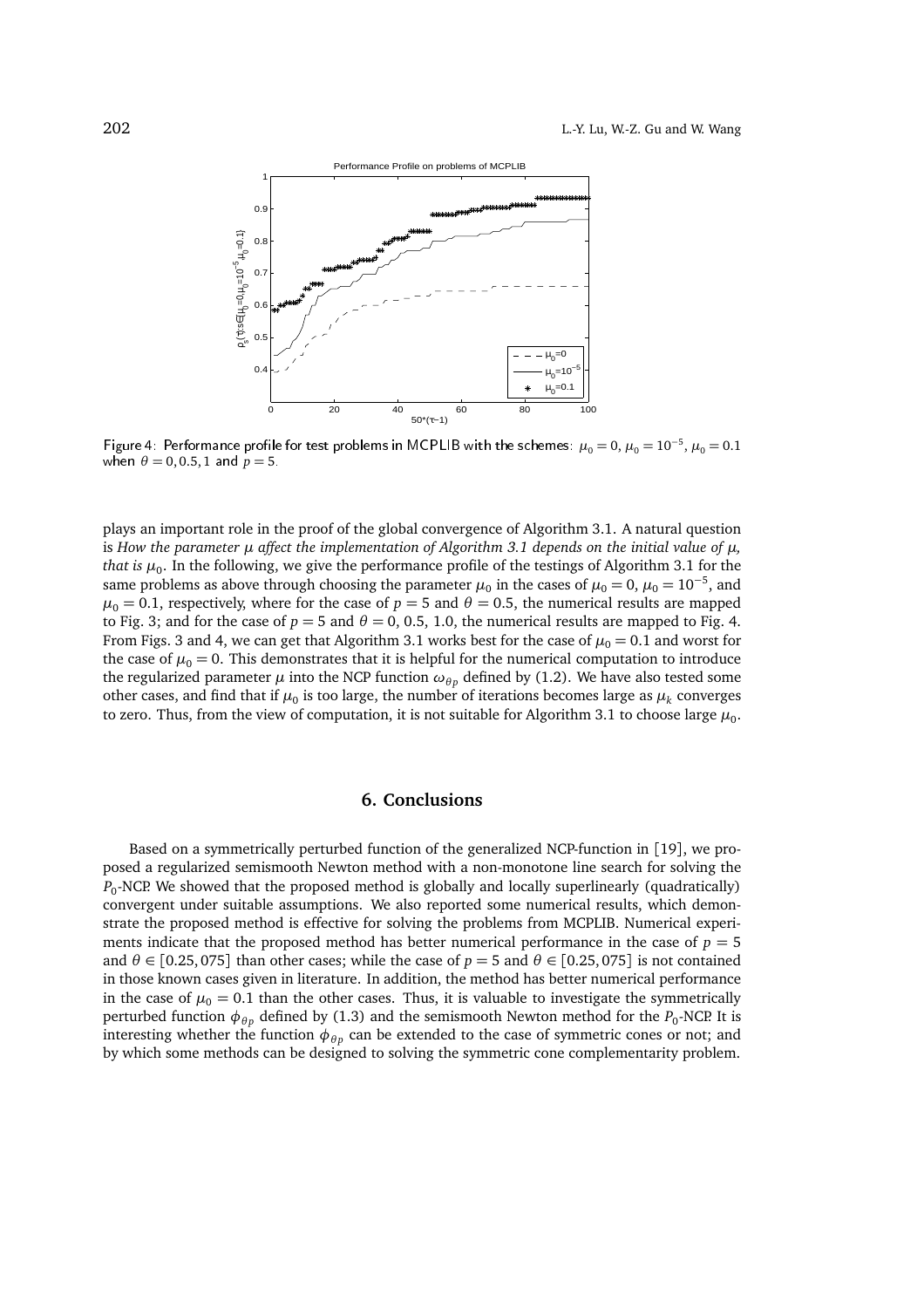#### **References**

- [1] M.C. FERRIS, J.S. PANG, *Engineering and economic applications of complementarity problems*, SIAM Rev., vol. 39 (1997), pp. 669–713.
- [2] P.T. HARKER, J.S. PANG, *Finite dimensional variational inequality and nonlinear complementarity problem: A survey of theory, algorithms and applications*, Math. Program. , vol. 48 (1990), pp. 161–220.
- [3] F. FACCHINEI, J.S. PANG, *Finite-Dimensional Variational Inequalities and Complementarity Problems*, Springer Verlag, New York, 2003.
- [4] J.Y. HAN, N.H. XIU, H.D. QI, *Theory and methods for nonlinear complementarity problems*, Shanghai Science and Technology Press. 2006(in Chinese).
- [5] B. CHEN, X. CHEN, C. KANZOW, *A penalized Fischer-Burmeister NCP-function*, Math. Program., vol. 88 (2000), pp. 211–216.
- [6] F. FACCHINEI, C. KANZOW, *On unconstrained and constrained stationary points of the implicit Lagrangian*, J. Optim. Theory Appl., vol. 92 (1997), pp. 99–115.
- [7] F. FACCHINEI, J. SOARES, *A new merit function for nonlinear complementarity problems and a related algorithm*, SIAM J. Optim., vol. 7 (1997), pp. 225-247.
- [8] B. CHEN, N.H. XIU, *A global linear and local quadratic non-interior continuation method for NCP based on Chen-Mangasarian smoothing functions*, SIAM J. Optim. , vol.9 (1999), pp. 605–623.
- [9] B. CHEN, N.H. XIU, *A superlinear noninterior one-step continuation method for monotone LCP in the absence of strict complementarity*, J. Optim. Theory Appl., vol. 108 (2001), pp. 317–332.
- [10] A. FISCHER, *A special Newton-type optimization method*, Optim., vol. 24 (1992), pp. 269–284.
- [11] L.P. ZHANG, S.Y. WU, T.R. GAO, *Improved smoothing Newton methods for P*<sup>0</sup> *nonlinear complementarity problems*, Appl. Math. Comput., vol. 215 (2009), pp. 324–332.
- [12] C. GEIGER, C. KANZOW, *On the resolution of monotone complementarity problems*, Comput. Optim. Appl., vol. 5 (1996), pp. 155–173.
- [13] Z.H. HUANG, L.Q. QI, D.F. SUN, *Sub-quadratric convergence of a smoothing Newton algorithm for the P*<sup>0</sup> *-and monotone LCP*, Math. Program., vol. 99 (2004), pp. 423–441.
- [14] S.L. HU, Z.H. HUANG, P. WANG, *A non-monotone smoothing Newton algorithm for solving nonlinear complementarity problems*, Optim. Methods Softw., vol.24 (2009), pp. 447–460.
- [15] C. KANZOW, *Some noninterior continuation methods for linear complementarity problems*, SIAM J. Matrix Anal. Appl., vol. 17 (1996), pp. 851–868.
- [16] C. KANZOW, H. KLEINMICHEL, *A new class of semismooth Newton method for nonlinear complementarity problems*, Comput. Optim. Appl., vol.11 (1998), pp. 227-251.
- [17] C. KANZOW, N. YAMASHITA, M. FUKUSHIMA, *New NCP-functions and their properties*, J. Optim. Theory Appl., vol.94 (1997), pp. 115–135.
- [18] L.Q. QI, D.F. SUN, G.L. ZHOU, *A new look at smoothing Newton methods for nonlinear complementarity problems and box constrained variational inequality problems*, Math. Program., vol. 87 (2000), pp. 1–35.
- [19] S.L. HU, Z.H. HUANG, J.-S. CHEN, *Properties of a family of generalized NCP-functions and a derivative free algorithm for complementarity problems*, J. Comput. Appl. Math., vol. 230 (2009), pp. 69–82.
- [20] J.-S. CHEN, *The semismooth-related properties of a merit function and a descent method for the nonlinear complementarity problem*, J. Global Optim., vol. 36 (2006), pp. 565–580.
- [21] J.-S. CHEN, S. PAN, A family of NCP-functions and a descent method for the nonlinear comple*mentarity problem*, Comput. Optim. Appl., vol. 40 (2008), pp. 389–404.
- [22] Z.H. HUANG, J. HAN, D.C. XU, L.P. ZHANG, *The non-interior continuation methods for solving the P*0 *function nonlinear complementarity problem*, Science in China, vol.44 (2001), pp. 1107-